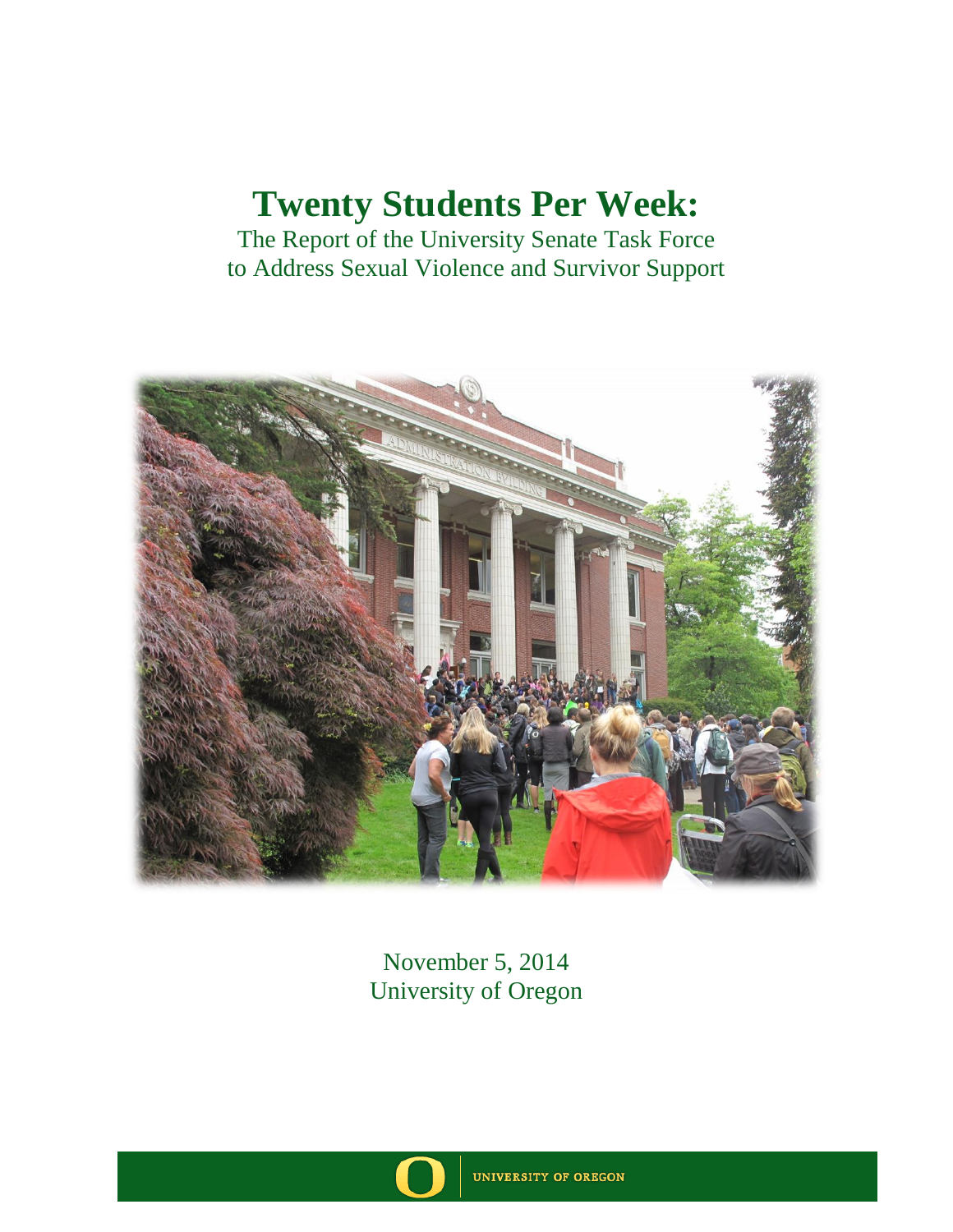The Report of the University Senate Task Force to Address Sexual Violence and Survivor Support

**Co-Chairs:** Carol Stabile, School of Journalism and Communication and Department of Women's and Gender Studies and Randy Sullivan, Chemistry

#### **Members:**

Jane Brubaker, Trades/Maintenance Coordinator (Campus Operations) Renae DeSautel, Sexual Violence Response Coordinator (Dean of Students Office) David Espinoza, Director, Testing Center Sheryl Eyster, Associate Dean of Students (Dean of Students Office) Jennifer Freyd, Statutory Faculty Senator; Professor (Psychology) Ibrahim Gassama, Goodwin Senior Faculty Fellow; Professor (Law) Beatriz Gutierrez, ASUO President; Undergraduate (Ethnic Studies) Jocelyn Hollander, Professor and Department Head (Sociology) Robert Kyr, University Senate President; Philip H. Knight Professor (Music) – ex officio Andrew Lubash, Student Senator; Truman Scholar; Undergraduate (Political Science) Amanda Marshall, United States Attorney for the District of Oregon Bruce MacAllister, UO Ombudsperson – ex officio Sarah Ray Rondot, Graduate Teaching Fellow (Women's and Gender Studies); Graduate Student (English) Cheyney Ryan, Professor emeritus (Philosophy & Law); Senior Research Fellow, Oxford Helena Schlegel, Undergraduate (Spanish) Carly Smith, Graduate Teaching Fellow; Graduate Student (Psychology) Sandy Weintraub, Director of Student Conduct and Community Standards (Dean of Students Office)

## **Working Groups:**

Athletics: TBD Data collection: David Espinoza, Carly Smith Climate survey: Jennifer Freyd, Carly Smith Faculty-Student Relationship Policy: Ibrahim Gassama, Bruce MacAllister, Cheyney Ryan Fraternity and Sorority Life: TBD Grievance Procedures: John Bonine, Renae DeSautel, and Ibrahim Gassama (advised by Bruce MacAllister) Mandatory course: Randy Sullivan, Sarah Ray Rondot, Bonnie Mann Prevention efforts: Jocelyn Hollander, Sheryl Eyster, Kerry Frazee, Abigail Leeder, Jeff Todahl Required reporting policy review: John Bonine, Renae DeSautel, and Ibrahim Gassama (advised by Bruce MacAllister)

Sexual harassment: Cheyney Ryan, Ibrahim Gassama (advised by Bruce MacAllister)

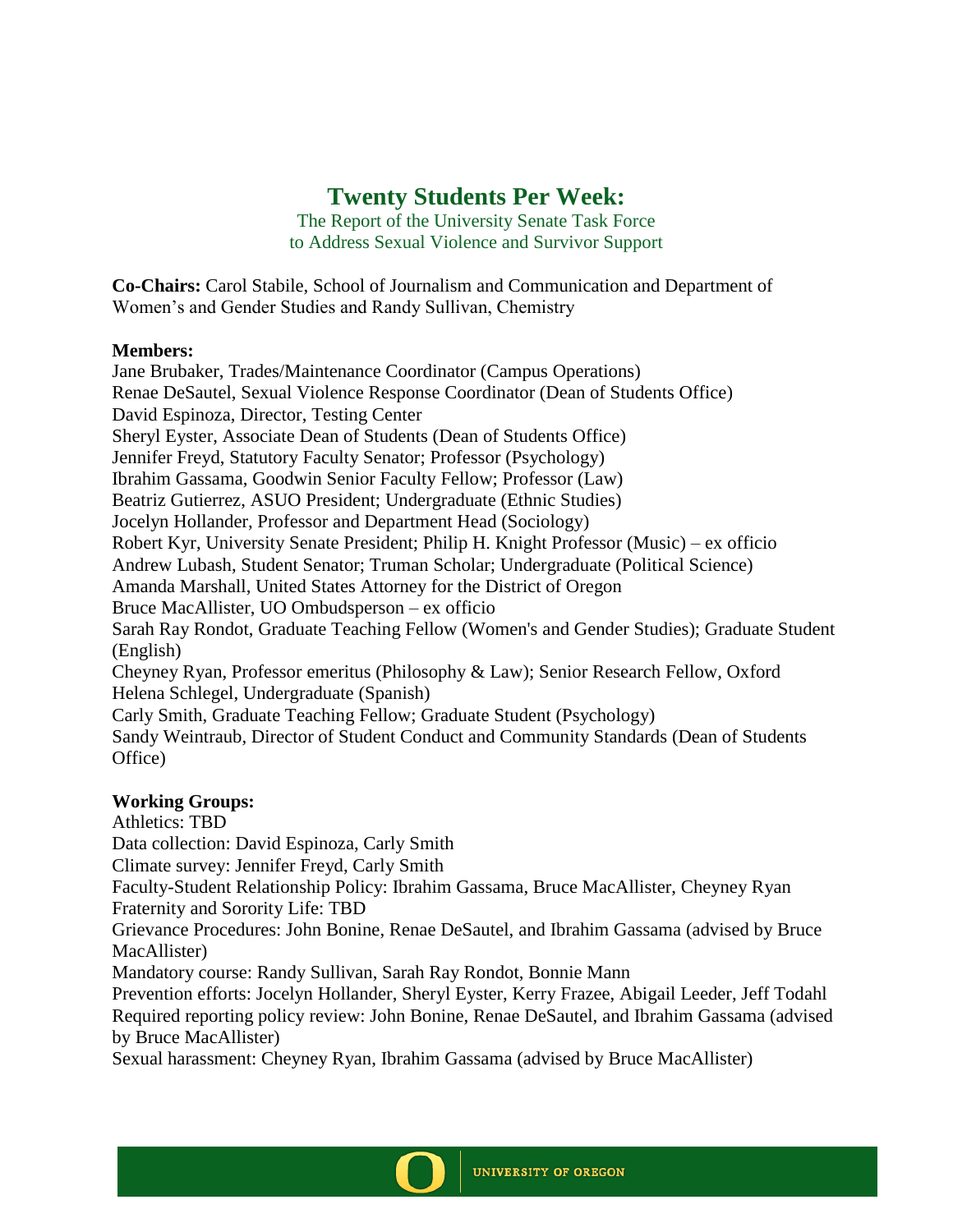# **TABLE OF CONTENTS**

| 1. |      |                                                                                                                                                       |  |
|----|------|-------------------------------------------------------------------------------------------------------------------------------------------------------|--|
|    | 1.1. | Create and provide space for an Office to Address Sexual and Gender-Based Violence:                                                                   |  |
|    | 1.2. | Establish a Senate Standing Committee on Sexual and Gender-Based Violence:                                                                            |  |
|    | 1.3. |                                                                                                                                                       |  |
|    | 1.4. | Ask the President and the Board to instruct the Athletics Department's senior leadership to                                                           |  |
|    |      | cooperate with, and fully participate in, the Senate Intercollegiate Athletics Committee's efforts to                                                 |  |
|    |      |                                                                                                                                                       |  |
|    | 1.5. | Suspend plans to expand Fraternity and Sorority Life (FSL) Recommendations until problems have                                                        |  |
|    |      |                                                                                                                                                       |  |
| 2. |      |                                                                                                                                                       |  |
|    | 2.1. | Develop proposals for mandatory courses addressing gender, sexuality, and social inequality:  17                                                      |  |
|    | 2.2. |                                                                                                                                                       |  |
|    | 2.3. |                                                                                                                                                       |  |
|    | 2.4. | Publish and disseminate a booklet on sexual violence resources for faculty and staff: 19                                                              |  |
|    | 2.5. |                                                                                                                                                       |  |
| 3. |      |                                                                                                                                                       |  |
|    | 3.1. |                                                                                                                                                       |  |
|    | 3.2. | Conduct an audit of AAEO, review sexual harassment policies and "Grievance Procedures," OAR                                                           |  |
|    |      |                                                                                                                                                       |  |
|    | 3.3. | Revise "University of Oregon Conflicts of Interest and Abuses of Power: Sexual or Romantic                                                            |  |
|    |      |                                                                                                                                                       |  |
|    | 3.4. |                                                                                                                                                       |  |
|    | 3.5. |                                                                                                                                                       |  |
|    | 3.6. |                                                                                                                                                       |  |
|    |      | <b>APPENDIX A</b> Initial Recommendations for Immediate Action                                                                                        |  |
|    |      | $\mathbf{v} \circ \mathbf{v} = \mathbf{v} \circ \mathbf{v} = \mathbf{v} \circ \mathbf{v} = \mathbf{v} \circ \mathbf{v} = \mathbf{v} \circ \mathbf{v}$ |  |

**APPENDIX B** UO Senate Standing Committee on Sexual and Gender Violence

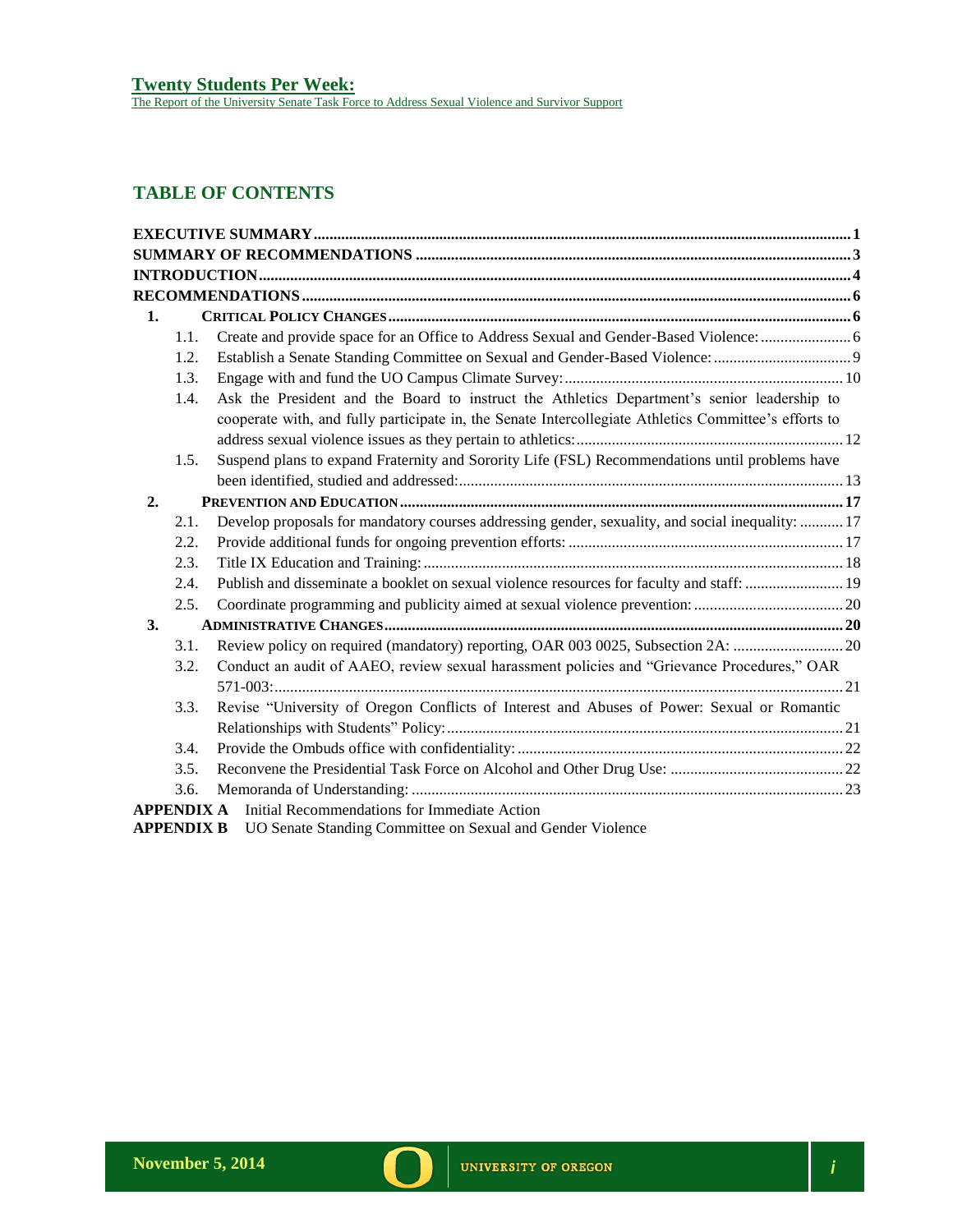# <span id="page-3-0"></span>**EXECUTIVE SUMMARY**

According to the Centers for Disease Control and the White House, "One in five women is sexually assaulted in college," most often by men they know.<sup>1</sup> Preliminary results of a survey at the University of Oregon show similar numbers, but with even higher numbers of women subjected to unwanted sexual physical contact by the time they graduate.<sup>2</sup> More than  $10,000$ undergraduate women are enrolled at the University of Oregon. Applying the percentages from campus surveys, 2,000 or more of our undergraduate women experience rape or attempted rape during their college careers. Nearly 4,000 experience some kind of unwanted sexual contact.<sup>3</sup> If we divide these numbers conservatively by five years (because undergraduates on average take more than four years to graduate), 400 or more additional women suffer rape or attempted rape for the first time every year – an average of 12 or more additional women during every one of the 33 weeks that school is in normal session. Including all nonconsensual sexual contact, the average is more than 20 women harmed every week who had not previously been assaulted during their university education.

The figures on sexual harassment are even higher: 57% of female undergraduates and 37% of male undergraduates report experiencing one or more incidents of sexual harassment during their time here.<sup>4</sup> Nearly half of UO's undergraduate women will report some form of sexual violence during their years at UO.<sup>5</sup>

The problem of widespread campus sexual violence is not a new one, but national attention to the problem, inspired by campus activists, scholars, lawyers, politicians and the leadership provided by the White House has broken the silence and secrecy upon which sexual violence

<sup>&</sup>lt;sup>1</sup> Not Alone: The First Report of the White House Task Force to Protect Students from Sexual Assault (Washington, D.C.: The White House, April 2014), 2,

[http://www.whitehouse.gov/sites/default/files/docs/report\\_0.pdf;](http://www.whitehouse.gov/sites/default/files/docs/report_0.pdf) *Sexual Violence: Data Sources*, Data Sheet (Atlanta, GA: Centers for Disease Control, 2014), [http://www.cdc.gov/ViolencePrevention/pdf/SV-](http://www.cdc.gov/ViolencePrevention/pdf/SV-DataSheet-a.pdf)[DataSheet-a.pdf,](http://www.cdc.gov/ViolencePrevention/pdf/SV-DataSheet-a.pdf)

<sup>2</sup> Jennifer Freyd, *The UO Sexual Violence and Institutional Behavior Campus Survey* (Eugene, Oregon: University of Oregon, 2014), preliminary and updated results at [http://dynamic.uoregon.edu/jjf/campus/.](http://dynamic.uoregon.edu/jjf/campus/) The total number of assaults is even higher, because a number of students experience more than one assault while at the University of Oregon.

 $3$  Among females in their fourth year or beyond at the University of Oregon, 22% have been raped or subjected to attempted rape, while 38.5% have suffered all forms on nonconsensual sexual contact. Ibid. Applying these percentages applied to a population of 10,000 undergraduate women at the university, an estimated 2,200 and 3,850 women already are, or will be, in these categories.

<sup>4</sup> Freyd, *The UO Sexual Violence and Institutional Behavior Campus Survey*, 2014.

 $<sup>5</sup>$  Importantly, these figures do not include graduate students, faculty members and staff impacted by</sup> campus sexual violence. More research is required to assess the impact of sexual violence on all members of the UO community.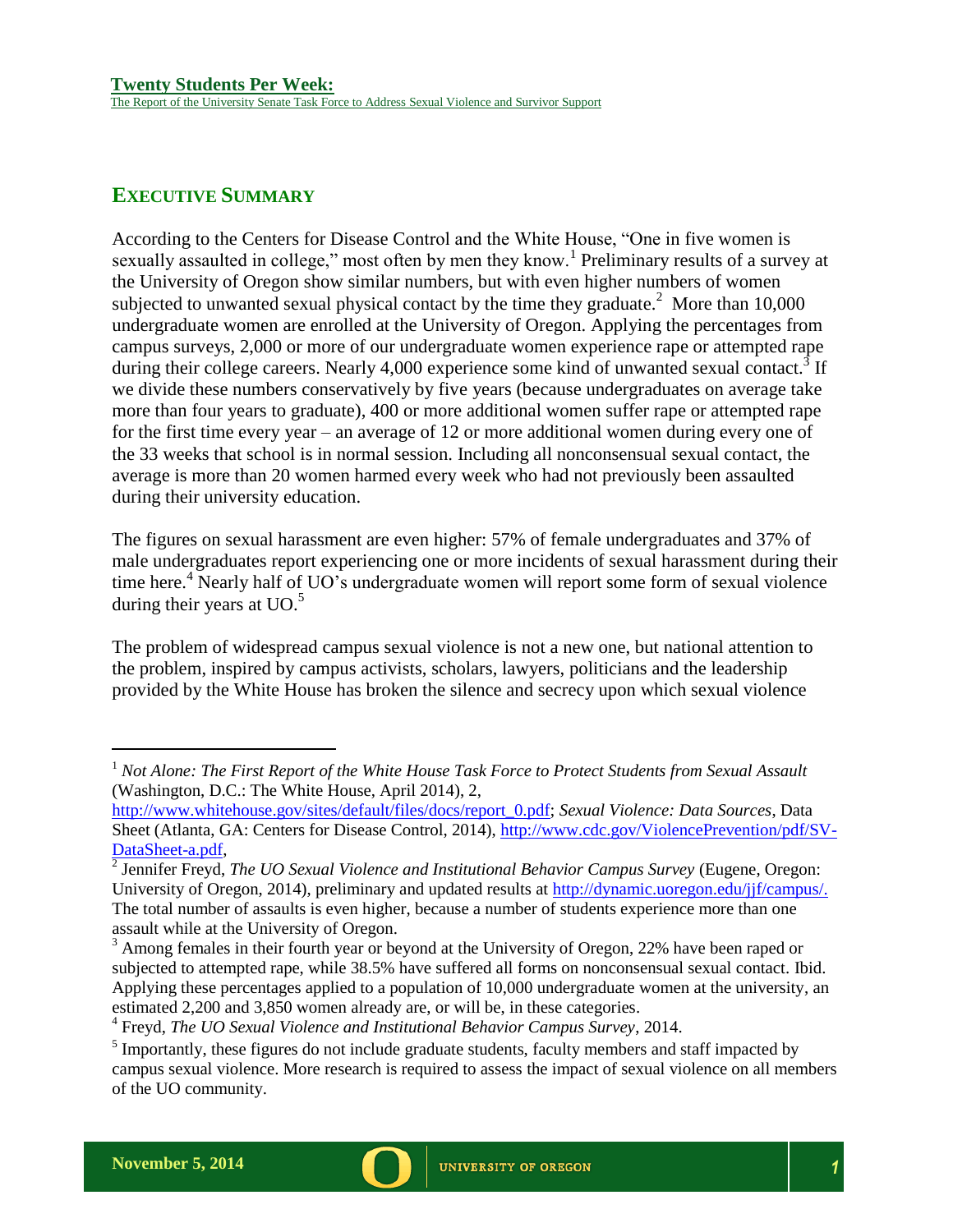thrives. 6 The University Senate Task Force to Address Sexual Violence and Survivor Support grew out of our sense that national awareness of sexual violence, and its devastating effects on our community, provide us with opportunities to consciously and deliberately decide what kind of community we want to live in and begin to move forward together to change the institutional cultures that allow campus sexual violence to thrive.

Unfortunately, sexual violence is part of the culture of many universities in the US. Preventing sexual violence will require changing the culture of the university at all levels, beginning with efforts by senior leadership. A new sense of "what it means to be a Duck" must be evident throughout the university, from the material sent to prospective students, to communications from academic departments, to advertising for sporting events. Our message must be clear and unified: being a member of the University of Oregon community means being committed to ending sexual violence.

We must not be reluctant to name sexual violence or to discuss its prevalence, even when doing so entails investigating and addressing problems within organizations that contribute to the social and cultural life of the university. We cannot ignore the fact that, despite the relatively small number of students directly involved in their activities, Athletics and Fraternity and Sorority Life (FSL) play disproportionately powerful roles in facilitating or tolerating conditions in which sexual violence occurs on campus. This observation is grounded in decades of research on campus sexual violence, review of the training materials made available to the President's Review Panel by Athletics, the walls of secrecy that surround these cultures, their activities, and their problems, and the number of high-profile cases of sexual violence in athletics programs and Greek life nationwide that exhibit many of the same problems we are experiencing at  $\overline{UO}$ .

In order to change campus culture, support for prevention efforts should be allocated in a way that gives us the authority and resources to address the epidemic. The Task Force urges UO to use resources to become a leader in sexual violence prevention, understanding that to do so will require a strategic and transformative plan that incorporates all aspects of the university. These recommendations provide a blueprint for this plan. In January 2015, the newly formed Standing Committee on Sexual and Gender-Based Violence (see Recommendation 1.2) and its working groups will turn to the long term project of working with senior leadership to change UO's culture and end sexual violence. In a spirit of renewed cooperation and determination, the Task Force offers the following recommendations. We look forward to discussing these recommendations at more length and working with the President and Provost to discuss implementation plans at a meeting before the November holiday.

<sup>6</sup> See Mary Koss et al.'s 1987 "The Scope of Rape: Incidence and Prevalence of Sexual Aggression and Victimization in a National Sample of Higher Education Students,"

[www.soci270.carvajal.ca/documents/KossTheScopeofRape.pdf.](http://www.soci270.carvajal.ca/documents/KossTheScopeofRape.pdf) Krebs et al. (2007) supports these figures, as does data collected at UO (Freyd, Smith, and Rosenthal, 2014).



 $7^7$  See pp. 11-15 of this report for more information on Greek life, athletics, and current high-profiles cases.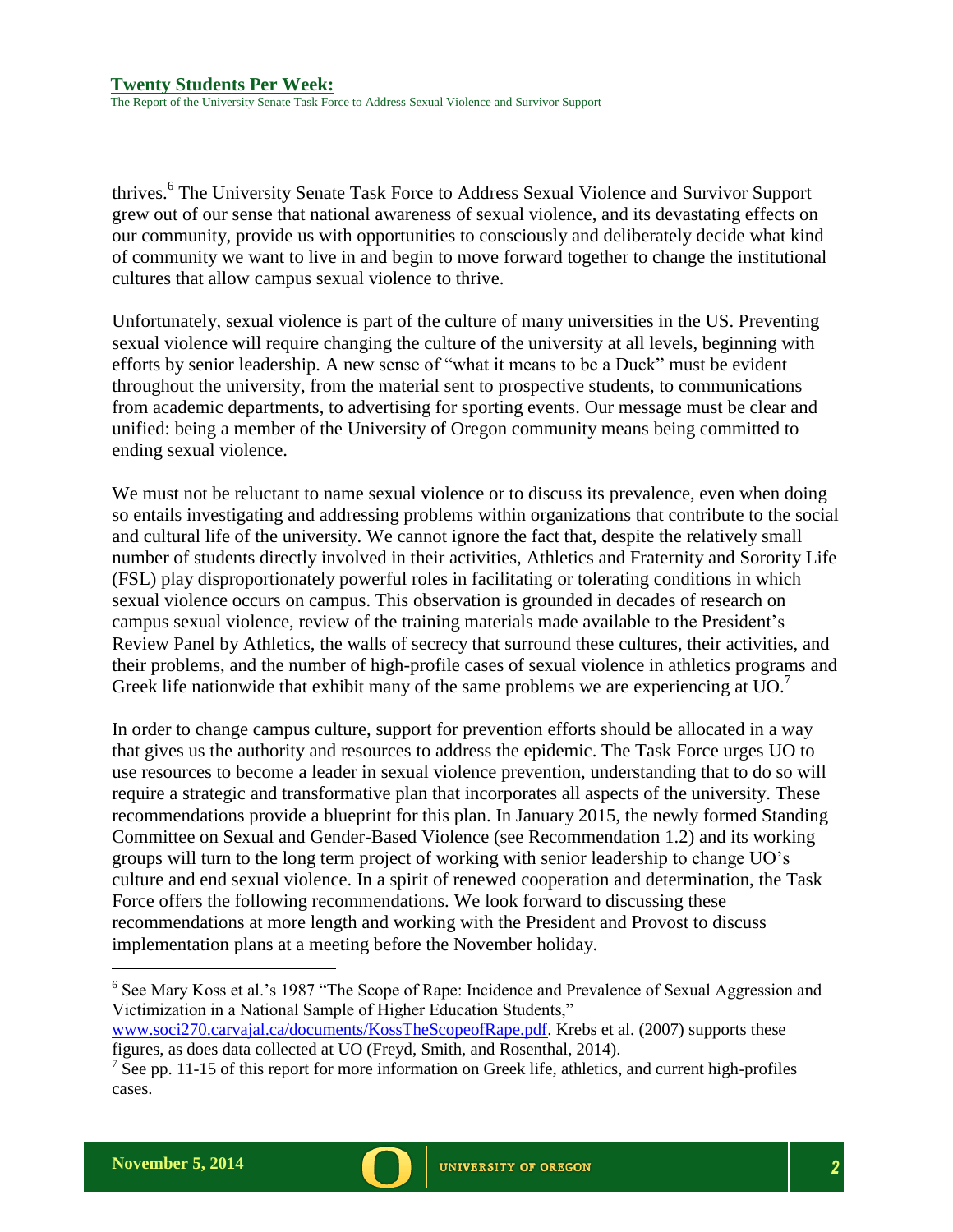<span id="page-5-0"></span>

| <b>SUMMARY OF RECOMMENDATIONS</b> |                                                                                                                                     |                                                        |               |                 |
|-----------------------------------|-------------------------------------------------------------------------------------------------------------------------------------|--------------------------------------------------------|---------------|-----------------|
|                                   | <b>RECOMMENDATION</b>                                                                                                               | <b>RESPONSIBILITY</b>                                  | <b>AMOUNT</b> | <b>DEADLINE</b> |
|                                   | <b>Part 1- Critical Policy Changes</b>                                                                                              |                                                        |               |                 |
| 1.1                               | Create and provide space for an Office to Address Sexual and Gender -Based Violence                                                 | President's Office                                     | <b>TBD</b>    | Feb. 15, 2015   |
| 1.2                               | Establish Senate Standing Committee on Sexual and Gender-Based Violence                                                             | Senate                                                 | \$77,000      | Dec. 1, 2014    |
| 1.3                               | Engage with and fund the UO Campus Climate Survey                                                                                   | President's Office                                     | \$75,000      | Nov 19, 2014    |
| 1.4                               | Ask the President and the Board to instruct the Athletics Department's senior leadership to                                         |                                                        |               |                 |
|                                   | cooperate with, and fully participate in, efforts to address sexual violence issues as they pertain<br>to athletics                 | President's Office                                     | N/A           | Dec. 1, 2014    |
| 1.5.1                             | Suspend plans to expand FSL                                                                                                         | President's Office                                     | N/A           | Nov. 19, 2014   |
| 1.5.2                             | Assign research and analysis of FSL to the Senate Standing Committee's FSL Working Group                                            | President's Office                                     | N/A           | Jan. 5, 2015    |
| 1.5.3                             | Form FSL Sexual Assault Task Force                                                                                                  | <b>Sexual Violence Prevention</b><br>and Education     | N/A           | Jan. 5, 2015    |
|                                   | <b>Part 2- Prevention and Education</b>                                                                                             |                                                        |               |                 |
| 2.1                               | Develop proposals for mandatory courses addressing gender, sexuality, and social inequality                                         | Senate                                                 | <b>TBD</b>    | Jan. 14, 2015   |
| 2.2.1                             | Provide additional staff for the Sexual Awareness Advocacy Team (SWAT)                                                              | <b>Student Life</b>                                    | \$90,000      | Feb. 1, 2015    |
| 2.2.2                             | Expand Empowerment Based Women's Self-defense Training                                                                              | Sociology                                              | \$75,000      | Feb. 1, 2015    |
| 2.3.1                             | Hire a Title IX Coordinators and 3 Deputy Coordinators                                                                              | President's Office                                     | \$205,000     | Feb 1, 2015     |
| 2.3.2                             | Immediately implement Title IX training and education for fraternity and sorority life,<br>athletics, band, debate, and club sports | <b>Title IX Coordinator</b>                            | <b>TBD</b>    | April 1, 2015   |
| 2.3.3                             | Require Effective Title IX training for all other UO employees                                                                      | <b>Title IX Coordinator</b>                            | N/A           | April 1, 2015   |
| 2.4                               | Publish and disseminate a booklet on sexual violence resources for faculty and staff                                                | Office of Equity and<br>Inclusion                      | <b>TBD</b>    | April 1, 2015   |
| 2.5                               | Coordinate programming and publicity aimed at sexual violence prevention                                                            | Director - Sexual Violence<br>Prevention and Education | N/A           | Nov. 19, 2014   |
|                                   | <b>Part 3-Administrative Changes</b>                                                                                                |                                                        |               |                 |
| 3.1                               | Review policy on required (mandatory) reporting, OAR 003 0025, Subsection 2A                                                        | Senate                                                 | N/A           | Feb. 25, 2015   |
| $\overline{3.2}$                  | Conduct an audit of AAEO, review sexual harassment policies and "Grievance Procedures,"<br>OAR 571-003                              | Pres. Office / Grievance<br>Procedures Working Group   | N/A           | Feb. 11, 2015   |
| 3.3                               | Revise "University of Oregon Conflicts of Interest and Abuses of Power: Sexual or Romantic<br>Relationships with Students" Policy   | Senate                                                 | N/A           | Jan. 28, 2015   |
| 3.4                               | Provide the Ombuds office with confidentiality                                                                                      | President                                              | N/A           | Nov. 19, 2014   |
| $\overline{3.5}$                  | Reconvene the Presidential Task Force on Alcohol and Other Drug Use                                                                 | President's Office                                     | N/A           | Jan. 5, 2015    |
| 3.6.1                             | Execute Memorandum of Understanding with SASS                                                                                       | Student Life w/WGS                                     | <b>TBD</b>    | Jan. 5, 2015    |
| 3.6.2                             | Execute a Memorandum of Understanding with Womenspace                                                                               | Student Life w/WGS                                     | <b>TBD</b>    | Jan. 5, 2015    |
| 3.6.3                             | Execute a Memorandum of Understanding with the Eugene Police Department                                                             | President's Office                                     | N/A           | Jan. 5, 2015    |

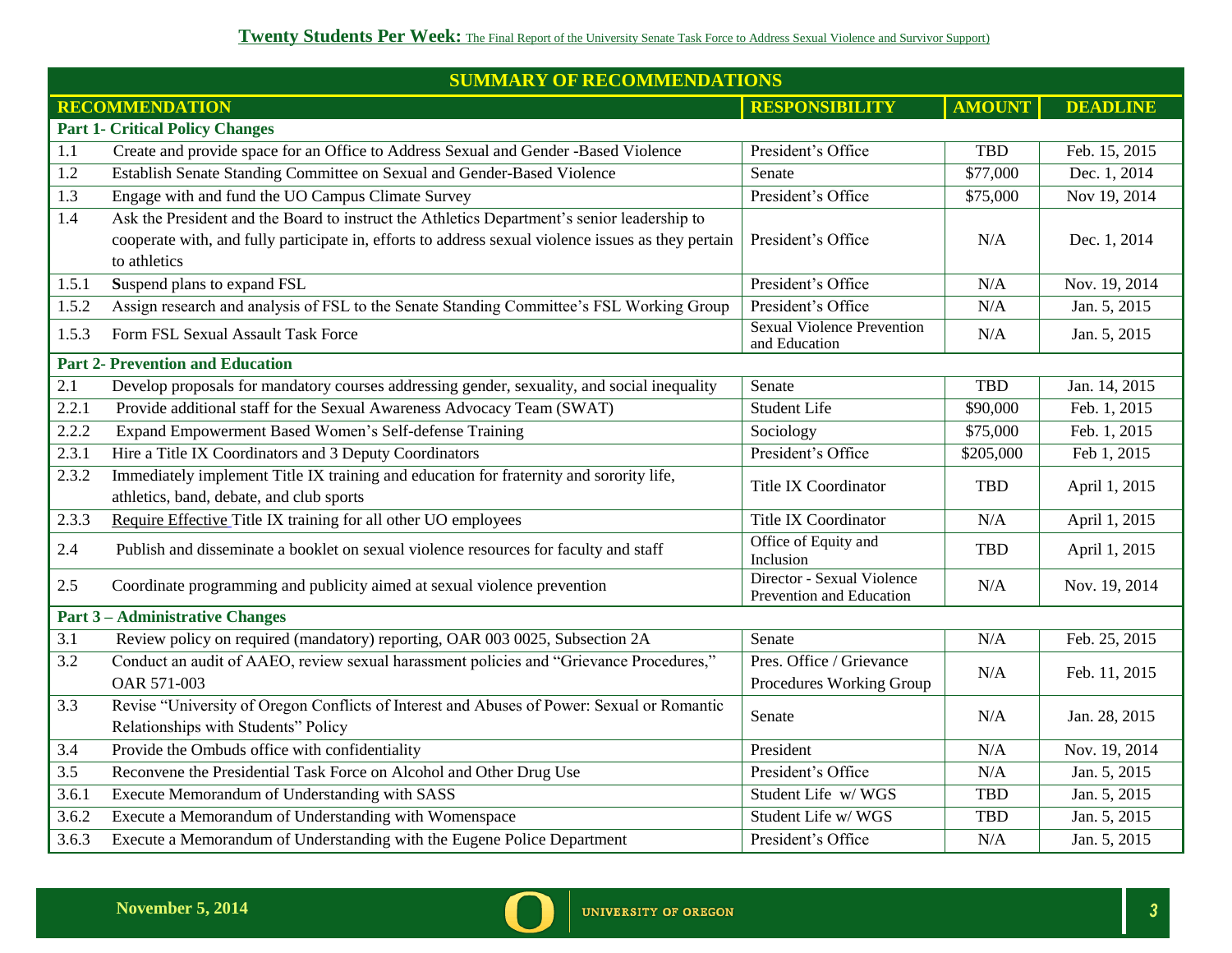<span id="page-6-0"></span>**INTRODUCTION**

When the University Senate formed the Senate Task Force to Address Sexual Violence and Survivor Support in May 2014, its central charge was "to study the strengths and limitations of the university's response to recent incidents of sexual violence, and based on those assessments, to initiate sustained, proactive changes aimed at ending sexual violence and supporting survivors of sexual violence."<sup>8</sup> Sexual assault and sexual harassment are serious public health and public safety problems. Current rates of sexual violence directly jeopardize our commitment to undergraduate and graduate education. The cost to survivors of sexual violence is catastrophic: four out of five rape victims suffer from chronic physical or psychological conditions and survivors of rape are 13 times more likely to attempt suicide. Universities around the country have not even begun to assess the toll this takes on women's ability to complete their degrees.

Given the scope of the problem of sexual violence nationally and at UO, the Task Force used "Not Alone: The First Report of the White House Task Force to Protect Students from Sexual Assault" to guide its work.<sup>9</sup> The Task Force met during the summer to learn about the expansion of resources for survivors in Student Life and the important new work our colleagues in Sexual Violence Response and Support Services have been doing to support survivors and enhance access to resources. Following from those conversations, and in keeping with White House guidelines about the importance of communicating policies, the Task Force worked with Academic Affairs to ensure that sexual violence trainings were incorporated into new faculty orientation in September 2014 and with Provost Frances Bronet to incorporate information about sexual violence into senior leadership retreats. Ombudsperson and Task Force Ex Officio member Bruce MacAllister gave presentations at these and other events. The Task Force additionally requested to have a liaison to the President's Review Panel as a way to coordinate efforts. This request was declined, but co-chairs Stabile and Sullivan met on four separate occasions with the President's Review Panel to discuss the Task Force's ongoing work. The Task Force also made a series of initial recommendations to President Scott Coltrane on September 8,  $2014$ <sup>10</sup>

Given the time constraints within which the Task Force has operated, we have tried to be as inclusive of our publics and as open as possible, in order to model the public discourse that is vital to the fight against sexual violence. All information generated by and on behalf of the Senate Task Force has been made available to the President's Review Panel and the broader



<sup>8</sup> *Task Force to Address Sexual Violence and Survivor Support*, Legislation (Eugene, Oregon: University of Oregon, May 14, 2014), [http://senate.uoregon.edu/content/task-force-address-sexual-violence-and](http://senate.uoregon.edu/content/task-force-address-sexual-violence-and-survivor-support)[survivor-support.](http://senate.uoregon.edu/content/task-force-address-sexual-violence-and-survivor-support)

<sup>9</sup> *Not Alone: The First Report of the White House Task Force to Protect Students from Sexual Assault*.  $10$  Kyr, Robert, "Initial Recommendations for Immediate Action," September 8, 2014, [http://senate.uoregon.edu/content/task-force-address-sexual-violence-and-survivor-support-0.](http://senate.uoregon.edu/content/task-force-address-sexual-violence-and-survivor-support-0) See Appendix A for a list of these recommendations and their status.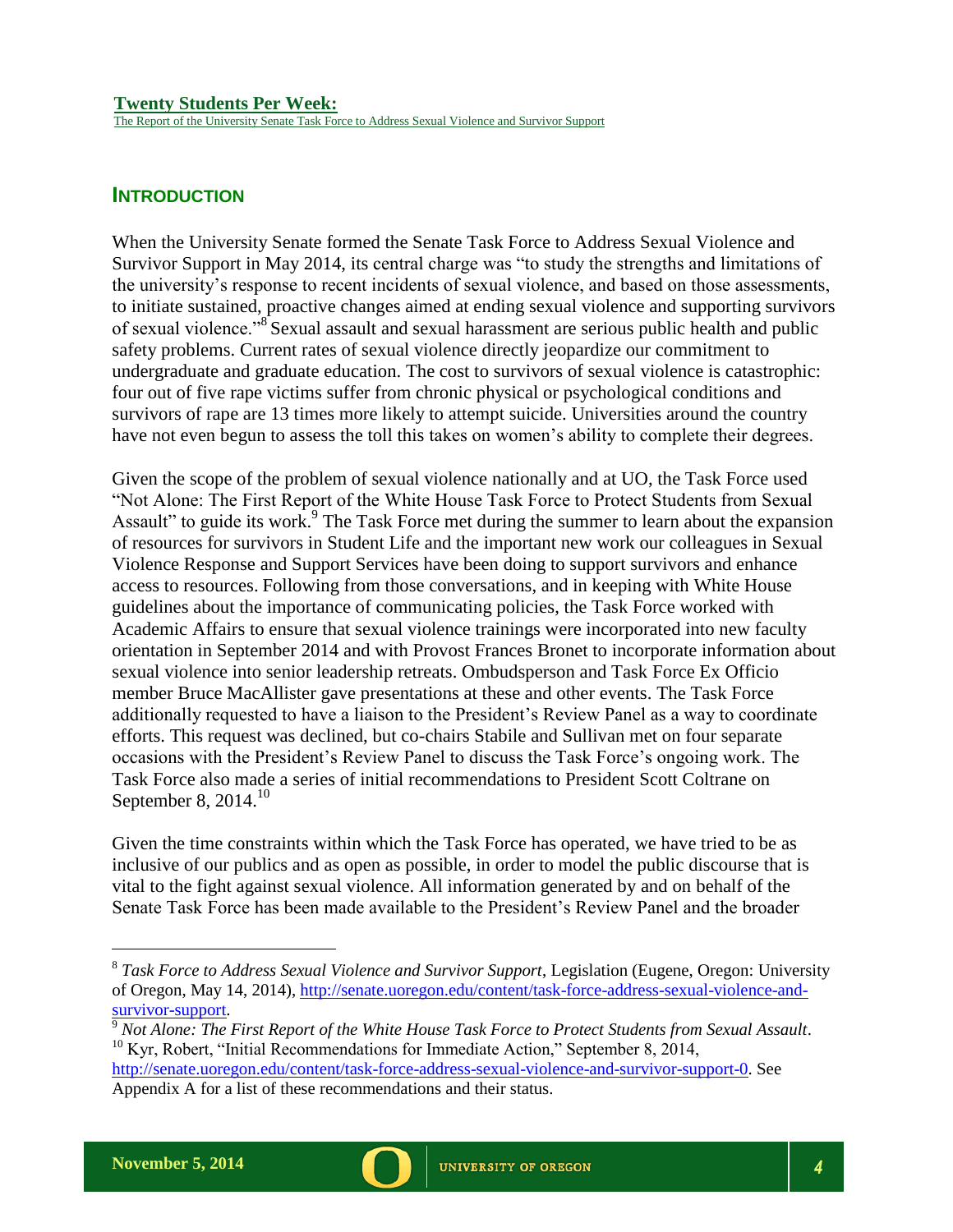The Report of the University Senate Task Force to Address Sexual Violence and Survivor Support

public via the Senate website.<sup>11</sup> All meetings of the Task Force have been open to the public and held in accordance with University of Oregon Senate policy.<sup>12</sup> The Task Force includes staff, faculty members, students, and community members and has met with a wide range of stakeholders over the course of the summer and fall.

The Task Force reviewed reports compiled by students, staff, and faculty members that contain excellent recommendations for addressing sexual violence, as well as much evidence of our community's commitment to preventing it.<sup>13</sup> Not all of these recommendations have been implemented or implemented in a timely and well-publicized manner, however, which has resulted in morale problems among students, staff, and faculty and a resultant lack of faith in the institution's commitment to ending sexual violence. As we move forward, senior leadership must discuss recommendations with broad groups of stakeholders and create and carry out concrete plans for timely implementation (budgeting of resources and dedicated personnel, as well as time lines for the roll-out of new policies and practices). As members of the Task Force have learned over the past four months, public discussions about sexual violence are in and of themselves tools for transformation.

In the past, the administrative response to incidents and complainants has been reactive rather than proactive, putting administrators in the position of having to defend existing policies and procedures rather than working with constituents to address climate issues and effect positive change. The refusal to honor public records requests; the secrecy that surrounds sexual violence on our campus; the prioritizing of the Family Educational Rights and Privacy Act (FERPA) over Title  $IX<sub>i</sub><sup>14</sup>$  and the reluctance to engage faculty, staff, and students around related issues have had devastating and divisive consequences for our community. We have a new opportunity to

- $<sup>11</sup>$  See the University Senate website for access to all Task Force materials, including initial</sup> recommendations, goals, agendas, and minutes: [http://senate.uoregon.edu/content/task-force-address](http://senate.uoregon.edu/content/task-force-address-sexual-violence-and-survivor-support-0)[sexual-violence-and-survivor-support-0.](http://senate.uoregon.edu/content/task-force-address-sexual-violence-and-survivor-support-0)
- <sup>12</sup> The University Senate's motion adopted to open up committee meetings can be found at: [http://senate.uoregon.edu/content/open-committee-meetings.](http://senate.uoregon.edu/content/open-committee-meetings)

<sup>&</sup>lt;sup>13</sup> See the Groves Report, 2013, [president.uoregon.edu/sites/president2.wc](http://president.uoregon.edu/sites/president3.wc-sites.uoregon.edu/files/field/image/The%20Groves%20Report.pdf)[sites.uoregon.edu/files/field/image/The%20Groves%20Report.pdf;](http://president.uoregon.edu/sites/president3.wc-sites.uoregon.edu/files/field/image/The%20Groves%20Report.pdf) [president.uoregon.edu/sites/president2.wc-](http://president.uoregon.edu/sites/president2.wc-sites.uoregon.edu/files/field/image/Presidential%20Task%20Force%20on%20Alcohol%20and%20Othe%20Drug%20Use.pdf)

[sites.uoregon.edu/files/field/image/Presidential%20Task%20Force%20on%20Alcohol%20and%20Othe%](http://president.uoregon.edu/sites/president2.wc-sites.uoregon.edu/files/field/image/Presidential%20Task%20Force%20on%20Alcohol%20and%20Othe%20Drug%20Use.pdf) [20Drug%20Use.pdf;](http://president.uoregon.edu/sites/president2.wc-sites.uoregon.edu/files/field/image/Presidential%20Task%20Force%20on%20Alcohol%20and%20Othe%20Drug%20Use.pdf) "Final Report and Recommendations of the University of Oregon Presidential Task Force on Alcohol and Other Drug Use," [president.uoregon.edu/sites/president2.wc-](http://president.uoregon.edu/sites/president2.wc-sites.uoregon.edu/files/field/image/Presidential%20Task%20Force%20on%20Alcohol%20and%20Othe%20Drug%20Use.pdf)

[sites.uoregon.edu/files/field/image/Presidential%20Task%20Force%20on%20Alcohol%20and%20Othe%](http://president.uoregon.edu/sites/president2.wc-sites.uoregon.edu/files/field/image/Presidential%20Task%20Force%20on%20Alcohol%20and%20Othe%20Drug%20Use.pdf) [20Drug%20Use.pdf;](http://president.uoregon.edu/sites/president2.wc-sites.uoregon.edu/files/field/image/Presidential%20Task%20Force%20on%20Alcohol%20and%20Othe%20Drug%20Use.pdf) "Sexual Violence Prevention Task Force Report," 2013, [senate.uoregon.edu/sites/senate.uoregon.edu/files/SVPTFReport.pdf.](file:///C:/Users/mark_unger/AppData/Local/Microsoft/Windows/Temporary%20Internet%20Files/Content.IE5/13OOADRD/senate.uoregon.edu/sites/senate.uoregon.edu/files/SVPTFReport.pdf)

 $\frac{14}{14}$  According to the Department of Education, "if there is a direct conflict between the requirements of FERPA and the requirements of Title IX, such that enforcement of FERPA would interfere with the primary purpose of Title IX to eliminate sex-based discrimination in schools, the requirements of Title IX override any conflicting FERPA provisions." See "Intersection of Title IX and the Clery Act" (2014) at [http://www.notalone.gov/assets/ferpa-clerychart.pdf.](http://www.notalone.gov/assets/ferpa-clerychart.pdf)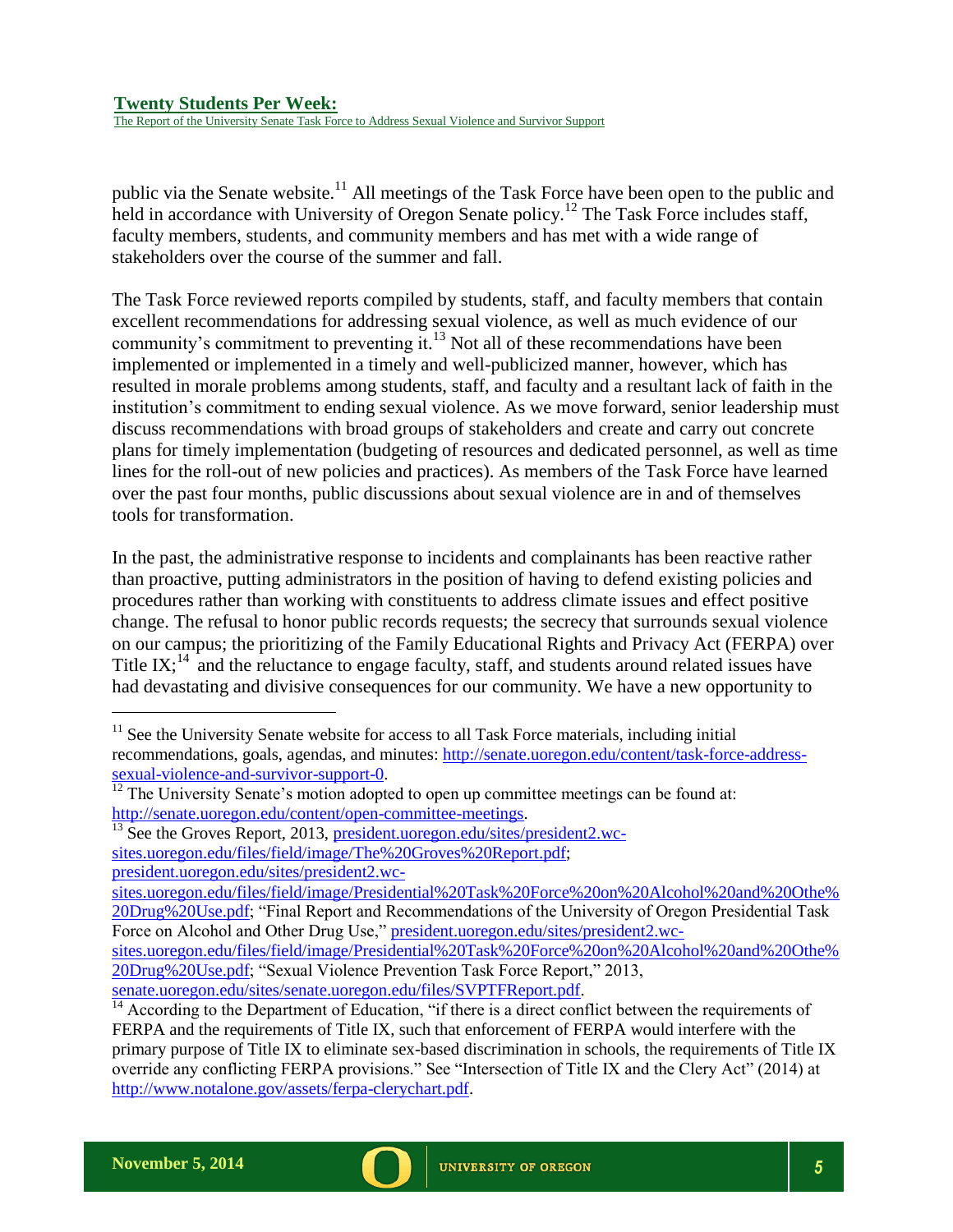The Report of the University Senate Task Force to Address Sexual Violence and Survivor Support

come together to do the hard but necessary work of creating effective, collaborative, and sustained efforts to address sexual violence. We have an opportunity not only to educate our students, but also to educate our co-workers and ourselves. Senior leadership must set the tone for these new efforts and model the forms of accountability and transparency we need to move forward.

Below, the Task Force provides a full report of our recommendations, describing the research consulted, as well as the reasoning behind each recommendation. The Task Force recognizes that moving forward together is going to require frank and often difficult conversations. We intend this report to be a catalyst for initiating those conversations.

# <span id="page-8-0"></span>**Recommendations**

# <span id="page-8-1"></span>**1. Critical Policy Changes**

<span id="page-8-2"></span>**1.1. Create and provide space for an Office to Address Sexual and Gender-Based Violence:** Faculty and students have long complained that procedures and resources related to sexual violence are difficult to locate and confusing. Resources for sexual assault have improved over the past year, but the process for reporting remains complicated and thus difficult to convey in a clear manner to those who most need to engage with it. The complicated Office of Affirmative Action and Equal Employment Opportunity's flowchart is a good indication of a problem that results from decentralized and minimal resources.<sup>15</sup>

The additive approach to addressing sexual and gender-based violence (e.g. adding it to existing offices' already full portfolios) has not served us well. We need to demonstrate our commitment to addressing sexual and gender-based violence by making the coordination of sexual violence prevention and response someone's primary job and by providing the coordination and resources that will allow our efforts to continue over the years that it will take to adequately address these problems. Creating a centralized office will provide resources not just for students, but also for staff and faculty who have experienced sexual violence.<sup>16</sup> A centralized office will help mitigate the isolation survivors often experience, providing resources like support groups as well as access to the important new resources available within Student Life. With a centralized office,



<sup>&</sup>lt;sup>15</sup> Compare UO's flowchart

[<sup>\(</sup>aaeo.uoregon.edu/sites/aaeo.uoregon.edu/files/Sexual%20Assault%20Protocols%20Flowchart%20Febru](http://aaeo.uoregon.edu/sites/aaeo.uoregon.edu/files/Sexual%20Assault%20Protocols%20Flowchart%20February%202013.pdf) [ary%202013.pdf\)](http://aaeo.uoregon.edu/sites/aaeo.uoregon.edu/files/Sexual%20Assault%20Protocols%20Flowchart%20February%202013.pdf) to the Office of Equity and Compliance's process at Portland State University for a sense of how complicated the process is at UO: [http://www.pdx.edu/diversity](http://www.pdx.edu/diversity-japanese/sites/www.pdx.edu.diversity-japanese/files/OEC%20Investigative%20Flow%20Chart.pdf)[japanese/sites/www.pdx.edu.diversity-japanese/files/OEC%20Investigative%20Flow%20Chart.pdf.](http://www.pdx.edu/diversity-japanese/sites/www.pdx.edu.diversity-japanese/files/OEC%20Investigative%20Flow%20Chart.pdf)

 $16$ A. Hope Jahren, "Science's Sexual Assault Problem - NYTimes.com," accessed October 18, 2014, [http://www.nytimes.com/2014/09/20/opinion/science-has-a-sexual-assault-problem.html?nytmobile=0.](http://www.nytimes.com/2014/09/20/opinion/science-has-a-sexual-assault-problem.html?nytmobile=0)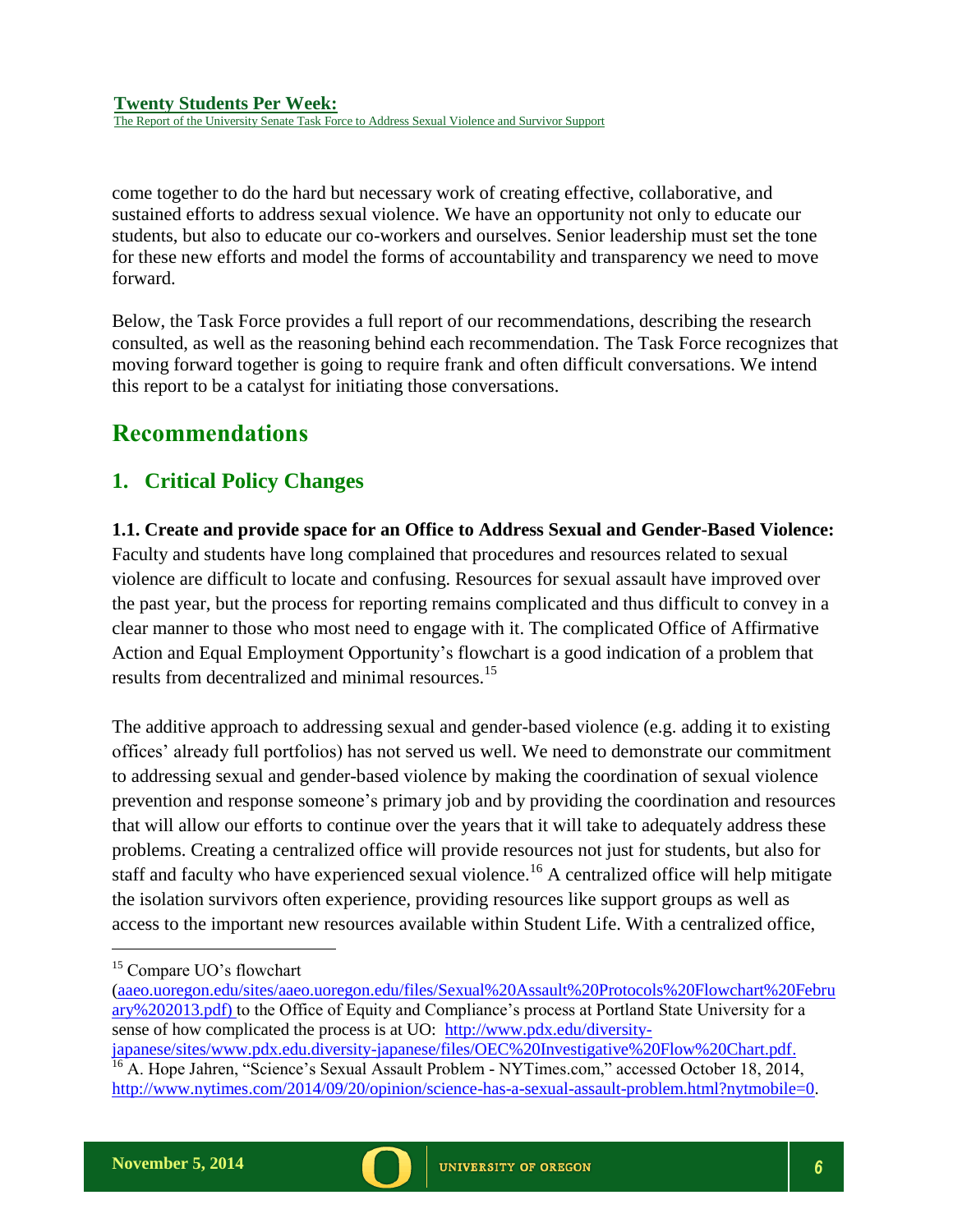The Report of the University Senate Task Force to Address Sexual Violence and Survivor Support

survivors and complainants will not have to make the physically and psychologically difficult trek from one office to another to access resources.

In keeping with our recognition of the scope of the problem of sexual violence, then, our most emphatic recommendation is to centralize resources in a single location and establish an office devoted to efforts to combat campus sexual violence. This office should be headed by a Vice President and should work closely with the Office of Equity and Inclusion. Having a leader to orchestrate efforts to end sexual violence – a leader who is part of the senior leadership team on this campus – is absolutely essential to our efforts.

A centralized office could consolidate as needed existing resources, including, but not limited to:

- Affirmative Action and Equal Opportunity
- ASUO Men's Center
- ASUO Women's Center
- Health Center
- Office of Student Conduct and Community Standards
- Organization Against Sexual Assault
- Sexual Violence Prevention and Education
- Sexual Violence Response and Support
- Sexual Wellness Advocacy Team
- Title IX Coordinator
- University Counseling and Testing Center

Over the past two years, Student Life has added important new resources to ensure that survivors receive support and to bring policies and procedures into compliance with federal laws. A centralized office will allow UO to build on those significant efforts and new resources and to become a nationwide leader in addressing campus sexual violence. A centralized office will help us move our efforts to the next level, enhancing existing resources and creating exciting and innovative new positions, collaborations, and opportunities. This centralized office would:

• Centralize data collection on sexual and gender-based violence from the different units that collect and report data. This will go beyond the minimums the Clery Act establishes for reporting to aid UO in identifying sexual violence-supportive subcultures, tracking behaviors that violate Title IX and codes of conduct, and gaining a better sense of problems on campus grounded not in anecdote or opinion, but in data;

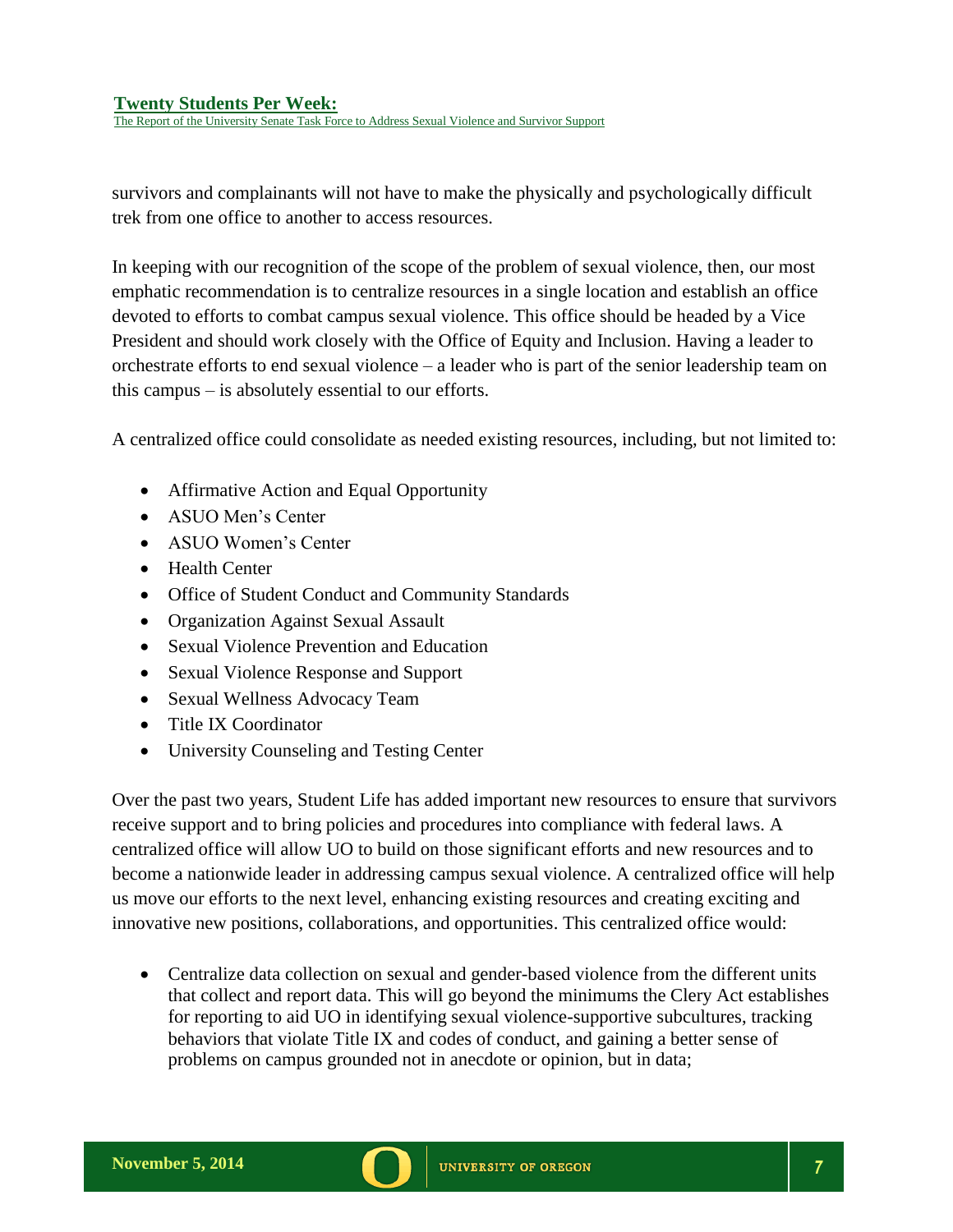The Report of the University Senate Task Force to Address Sexual Violence and Survivor Support

- Serve as a center for institutional research (e.g. conducting routine campus climate surveys, developing new surveys as necessary, assessment of training and educational programs) and will foster collaborations with researchers across schools and departments;
- Create a prevention hub that will bring together existing and new staff with faculty, graduate, and undergraduate student researchers, giving us the theoretical and research framework to develop effective prevention models and better collaborations with populations at higher risk for sexual violence perpetration and victimization;
- Provide the opportunity to partner with students on peer education programs grounded in research, based on best practices, and assessed to ensure that efforts are effective;
- Support grant writing efforts to pilot and assess new and innovative practices;
- Offer a collaborative environment in which to explore promising new avenues for prevention and cultural change, like affirmative consent and bystander intervention.

This office will require dedicated space in order to accommodate the needs of people working on compliance for quiet and private office spaces, as well as the needs of students and others engaged in creative efforts to effect cultural change (e.g. rehearsal space and/or collaborative, open classroom spaces). This space must provide privacy for complainants and respondents.<sup>17</sup>

University Advancement must prioritize fundraising for this office, although establishing it must not be dependent on fundraising efforts. One in five of our current female students and a smaller number of male students will experience sexual violence during their college experiences. One in five of our alumnae experienced sexual violence during their college years. A much larger number has had partners, children, or friends who experienced sexual violence. All alumni must be engaged by our efforts to address these issues and join us in ensuring that the university they love is safe for all students. The ongoing Capital Campaign offers an opportunity to educate our donors about campus sexual violence, its toll on our campus, and our commitment to becoming a leader in research on sexual violence, as well as prevention and education efforts.

**Responsibility:** President's Office **Budget:** TBD (VP, endowed chair for a faculty member focusing on sexual violence prevention; Title IX officers, space, dedicated development support, cluster hire in the area of sexual violence to include specialists in sexual violence prevention, response, and evaluation)



 $17$  Investigations will need to be conducted in a separate building in order to be mindful of the needs of survivors.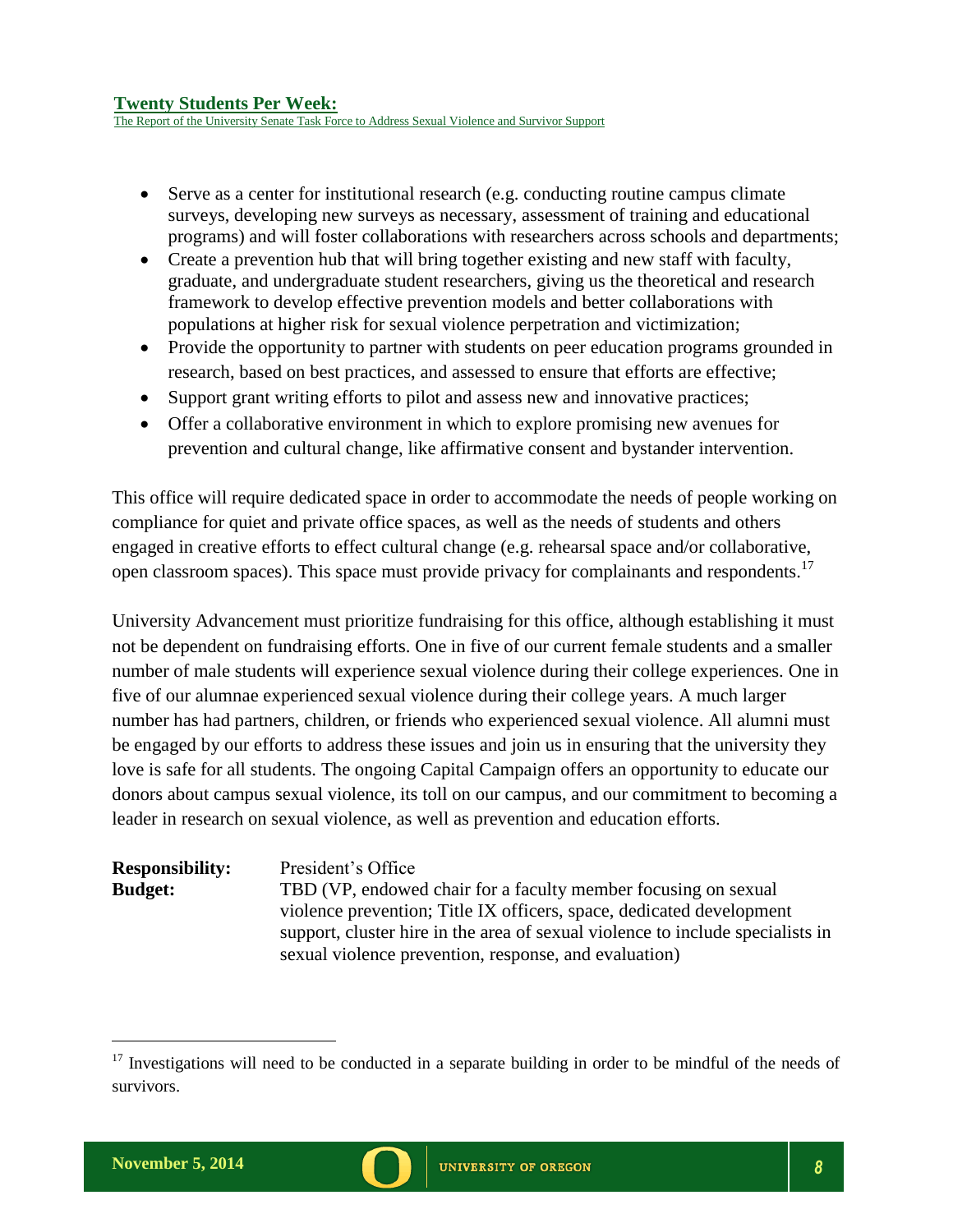The Report of the University Senate Task Force to Address Sexual Violence and Survivor Support

**Deadline:** The Standing Committee will establish a working group to conduct research and create a proposal for the establishment of this office (report due March 1, 2015)

#### <span id="page-11-0"></span>**1.2. Establish a Senate Standing Committee on Sexual and Gender-Based Violence:**

The Senate Task Force to Address Sexual Violence and Survivor Support has enabled faculty, staff and students to work together to address the problem of sexual violence on our campus. We have established working groups that are researching, analyzing, and addressing a range of specific issues related to sexual violence. We are creating the kinds of partnerships that will help us move forward as a community. We understand that changing attitudes about sexual assault and harassment, educating our students, co-workers, and community is the work of our life times.

In light of this, we recommend that the Senate enable the Task Force to continue this work by establishing a Standing Committee on Sexual and Gender-Based Violence that can continue to forge strategic alliances across campus, ensure that faculty, students, and staff are working together to effect change, and work closely with the President to make a permanent Office to Address Sexual and Gender-Based Violence a reality no later than fall 2016. This standing committee will address widespread problems of sexual and gender violence within our community, including how sexual and gender violence intersects with other aspects of community members' identities, including race, sexual orientation, social class, and ability. Ultimately, it will work in collaboration with the VP of the Office to Address Sexual and Gender-Based Violence and their staff and researchers to help foster data-driven approaches to sexual and gender violence and to ensure that prevention efforts are grounded in research and best practices.

The Task Force recognizes that it has not addressed issues of accountability in this report. We need to hold those who have sexually assaulted or sexually harassed members of our community accountable in ways that we have not in the past. Among the first charges of the Standing Committee will be to explore the mechanisms through which we can hold assailants and harassers accountable and, in keeping with UO's mission statement, re-dedicate ourselves "to the principles of equality of opportunity and freedom from unfair discrimination for all members of the university community."<sup>18</sup>

<sup>&</sup>lt;sup>18</sup> See the "University of Oregon Mission Statement":

[http://pages.uoregon.edu/uosenate/UOmissionstatement.html.](http://pages.uoregon.edu/uosenate/UOmissionstatement.html)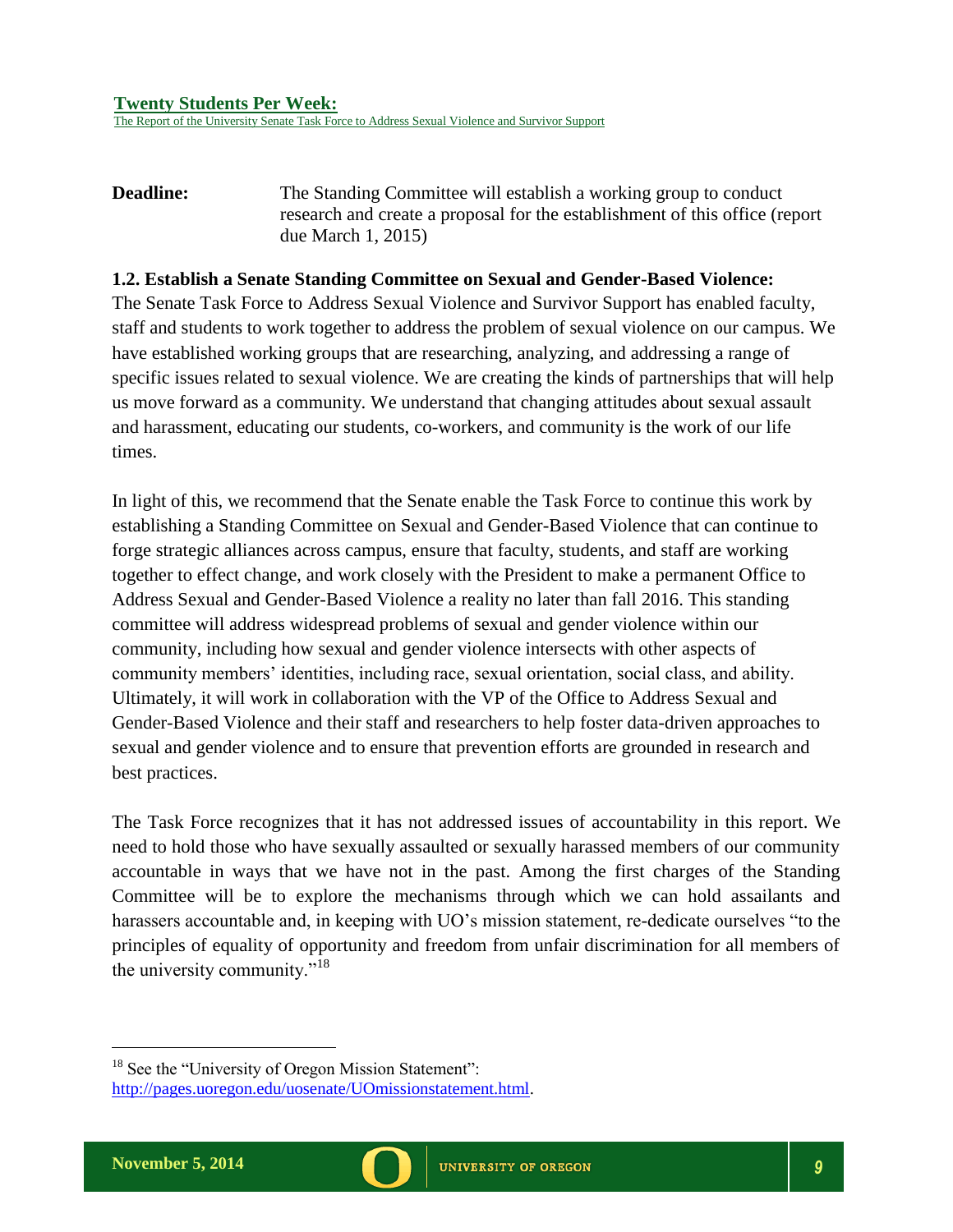The Report of the University Senate Task Force to Address Sexual Violence and Survivor Support

To draw attention to our community standards, our commitment to ending sexual violence, and the national leadership that exists on campus on these issues, the Standing Committee will request funding to bring award-winning psychologist Mary Koss to campus in spring 2015 to give a keynote and to meet with researchers on campus. The Standing Committee is also requesting funding to host a national conference on Ending Campus Sexual Violence in fall 2015. See Appendix B for a description of the Standing Committee.

| <b>Responsibility:</b> | UO Senate President to appoint members, UO President to fund                |
|------------------------|-----------------------------------------------------------------------------|
| <b>Budget:</b>         | $$77,000$ (\$65,000 for keynote and conference; \$12,000 course release for |
|                        | faculty chair or co-chairs)                                                 |
| <b>Deadline:</b>       | December 1, 2014                                                            |

#### <span id="page-12-0"></span>**1.3. Engage with and fund the UO Campus Climate Survey:**

According to "Not Alone," "The first step in solving a problem is to name it and know the extent of it – and a campus climate survey is the best way to do that."<sup>19</sup> As Senator Claire McCaskill recently observed, "Universities are filled with researchers that do surveys all the time," since they are "one of the methods of academic research that is relied on in that setting."<sup>20</sup> Conducting a scientific campus climate survey is the number one best practice identified by the White House in addressing campus sexual violence. $^{21}$ 

According to award-winning psychologist Dr. Mary Koss, who conducted the first national study on rape in 1987, scientific campus climate surveys should:

- Be informed by the substantial body of existing knowledge from the scientific literature.
- Address potential problems associated with respondent safety (e.g., experts need to work with campus Institutional Review Boards to ensure human subject protections).
- Assess various forms of sexual coercion using culturally appropriate methods.
- Assess the full range of sexually violent experiences and tactics, including those that involve verbal coercion, penetration, contact and noncontact sexual acts, and incapacitation due to alcohol or drugs.
- Include topics important to campus communities, such as experiences of multiple forms of victimization, including bullying, harassment, cyber-assault, stalking, and intimate partner violence (i.e., poly-victimization).



<sup>19</sup> *Not Alone: The First Report of the White House Task Force to Protect Students from Sexual Assault*. <sup>20</sup> Meredith Clark, "Campus Sexual Assault Inspires Rare Bipartisan Bill," *MSNBC*, July 30, 2014, [http://www.msnbc.com/msnbc/campus-sexual-assault-inspires-rare-bipartisan-action.](http://www.msnbc.com/msnbc/campus-sexual-assault-inspires-rare-bipartisan-action)

<sup>&</sup>lt;sup>21</sup> See *Campus Climate Study* (Office of the President: University of California, 2014), [http://campusclimate.ucop.edu/.](http://campusclimate.ucop.edu/)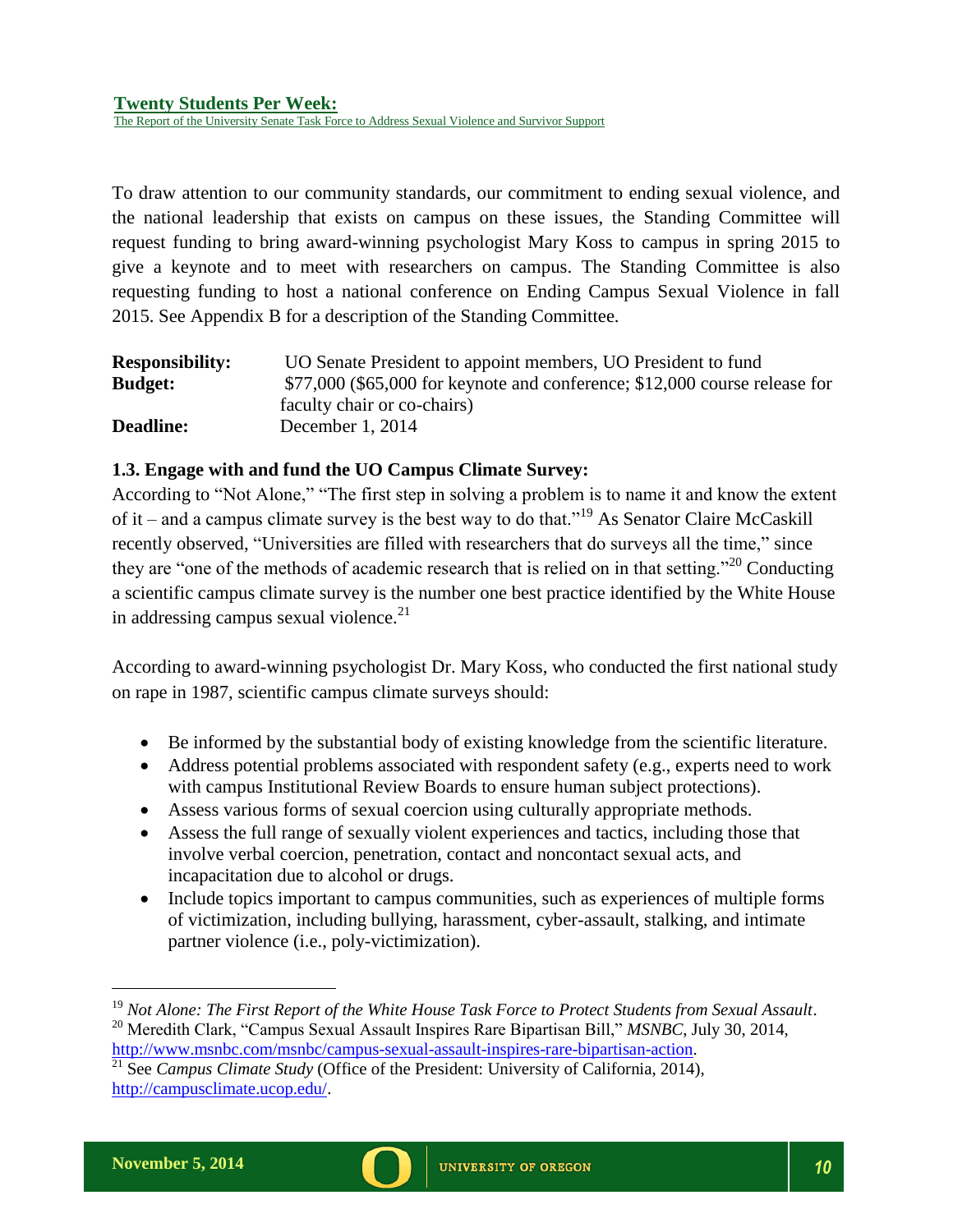The Report of the University Senate Task Force to Address Sexual Violence and Survivor Support

 Meet the needs of diverse student groups, including ethnic/racial minorities, lesbian, gay, bisexual, transgender, and queer students (LGBTQ), and members of fraternities and sororities.<sup>22</sup>

Dr. Jennifer Freyd, Carly Smith, and Marina Rosenthal's "UO Sexual Violence and Institutional Behavior Campus Survey" (conducted in August and September 2014) has already provided our campus with figures on campus sexual violence at UO (notably, it is one of the first surveys to include measurements of sexual harassment and institutional failures). Administration of repeated surveys will allow us to gather important additional information and to evaluate the impact of new programs on levels of victimization.

The Task Force encourages more research rather than less. UO should consider using the climate survey currently being developed by the White House, but we must not use that as an excuse to delay our own campus climate surveys. We have significant resources on this campus. Dr. Freyd is a faculty member in psychology and a national expert on sexual violence. In addition to her twenty years' experience studying this subject, Dr. Freyd is participating in the White House's efforts to create a national campus climate survey.  $2^3$  The initial findings of the "UO Sexual Violence and Institutional Behavior Campus Survey," moreover, are consistent with more than twenty years of research on campus sexual violence, as well as MIT's recent well-publicized campus climate survey.<sup>24</sup> Indeed, MIT President praised the survey: "I am confident that, with this shared understanding and armed with this new data, the MIT community will find a path to significant positive change." The Task Force urges UO leaders to similarly support the campus climate survey in the belief that if UO adopts the measures laid out in this report and continues to be proactive, transparent, and honest in our efforts, the results of these efforts will be reflected in declining numbers.



 $22$  Mary Koss, "Response from Sexual Assault Survey Researchers to 'A Call to Reduce Sexual Violence on College Campuses: Towards Effectively Assessing Campus Climate,'" October 2014, [http://senate.uoregon.edu/sites/senate.uoregon.edu/files/Mary Koss Response to WHSATF.pdf.](http://senate.uoregon.edu/sites/senate.uoregon.edu/files/Mary%20Koss%20Response%20to%20WHSATF.pdf)

 $^{23}$  We urge UO not to sign on to the American Association of Universities' survey. It is our understanding that the AAU is hiring a corporate firm to create and conduct their survey and not being transparent and open to public scrutiny. This means that we will not have access to the survey instrument or to the data that is collected, not to mention the fact that we will not be able to see how the data was collected. In contrast, Dr. Freyd's survey instrument and data are accessible to researchers and students on her website. As a research institution committed to conducting and supporting scientific research, UO must approach the problem of sexual violence as a problem to be researched, analyzed, and addressed using scientific methods. In particular, no AAU-sponsored survey should be done on the UO campus without approval of the Institutional Review Board. See president.uoregon.edu/sites/president3.wcsites.uoregon.edu/files/field/image/aau\_presidents\_report.pdf.

<sup>24</sup> Richard Pérez-Peña, "Rare Survey Examines Sexual Assault at MIT," *New York Times*, Oct. 28, 2014, http://www.nytimes.com/2014/10/28/us/rare-survey-examines-sex-assault-at-mit-.html? r=0.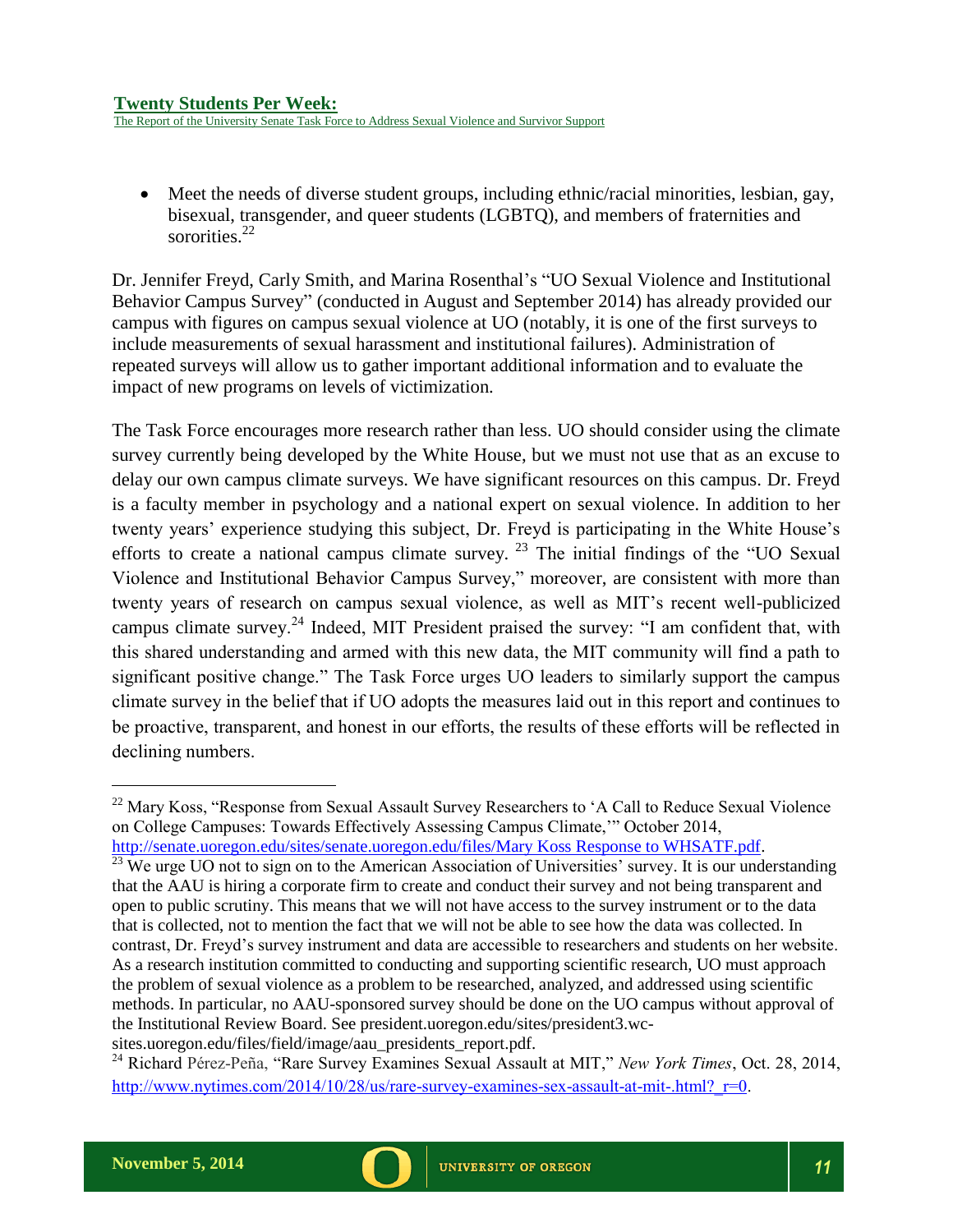The Report of the University Senate Task Force to Address Sexual Violence and Survivor Support

The Task Force would like to clarify that Dr. Freyd has volunteered her time and labor for work on the "UO Sexual Violence and Institutional Behavior Campus Survey." She has not asked for compensation from the university for the time she has spent on that survey or will devote to coming surveys.

**Responsibility:** Support from President's Office, oversight by Senate (until such time as the Office to Address Sexual and Gender Violence has been established) **Budget:** \$75,000 per year (\$47,000 GTF, \$3,000 travel for Dr. Freyd and GTF to attend national conferences, \$20,000 participant compensation, \$5,000 supplies, services such as accounting services) **Deadline:** November 19, 2014

# <span id="page-14-0"></span>**1.4. Ask the President and the Board to instruct the Athletics Department's senior leadership to cooperate with, and fully participate in, the Senate Intercollegiate Athletics Committee's efforts to address sexual violence issues as they pertain to athletics:**

The elected Senate Intercollegiate Athletics Committee (IAC) is key to implementing education about sexual violence. The 2014 NCAA report "Addressing Sexual Assault and Interpersonal Violence: Athletics' Role in Support of Healthy and Safe Campuses," emphasizes the importance of Athletics' collaboration with the rest of the campus. The policy and practice of faculty legislative involvement in oversight of intercollegiate athletics at the University of Oregon date back to October 5, 1895. At that time, the Faculty Assembly, meeting with the University President, voted to create the University Committee on Athletics. In September 1902, the faculty added undergraduate students and alumni to the committee.<sup>25</sup> The Intercollegiate Athletics Committee of the University Senate operated in its current form for several decades until former UO President Michael Gottfredson announced that the Athletic Department would no longer meet with the IAC. Shared governance, an ideal and policy of the University of Oregon since the adoption of its charter nearly 140 years ago, is essential to the adoption of policies and practices that will reduce sexual violence at UO. It is essential that the University President instruct the Athletic Department to cooperate with the Senate IAC on this important matter. This cooperation must include a willingness to provide requested information and cooperate with suggested programs, particularly on matters that can reduce instances of sexual assault perpetrated by, or on, student athletes as well as promulgating more generally values and imagery regarding gender and sexuality that may promote or reduce sexual violence. The goal of a safe education for students, in a university that is free of the scourge of sexual violence, can only be achieved if all parts of the University are told that they must engage with the shared governance structures that are dedicated to that education.



<sup>&</sup>lt;sup>25</sup> Peter B. Gilkey, "University of Oregon Assembly Actions Concerning Athletes," April 2007, [http://pages.uoregon.edu/assembly/athletichistory.pdf.](http://pages.uoregon.edu/assembly/athletichistory.pdf)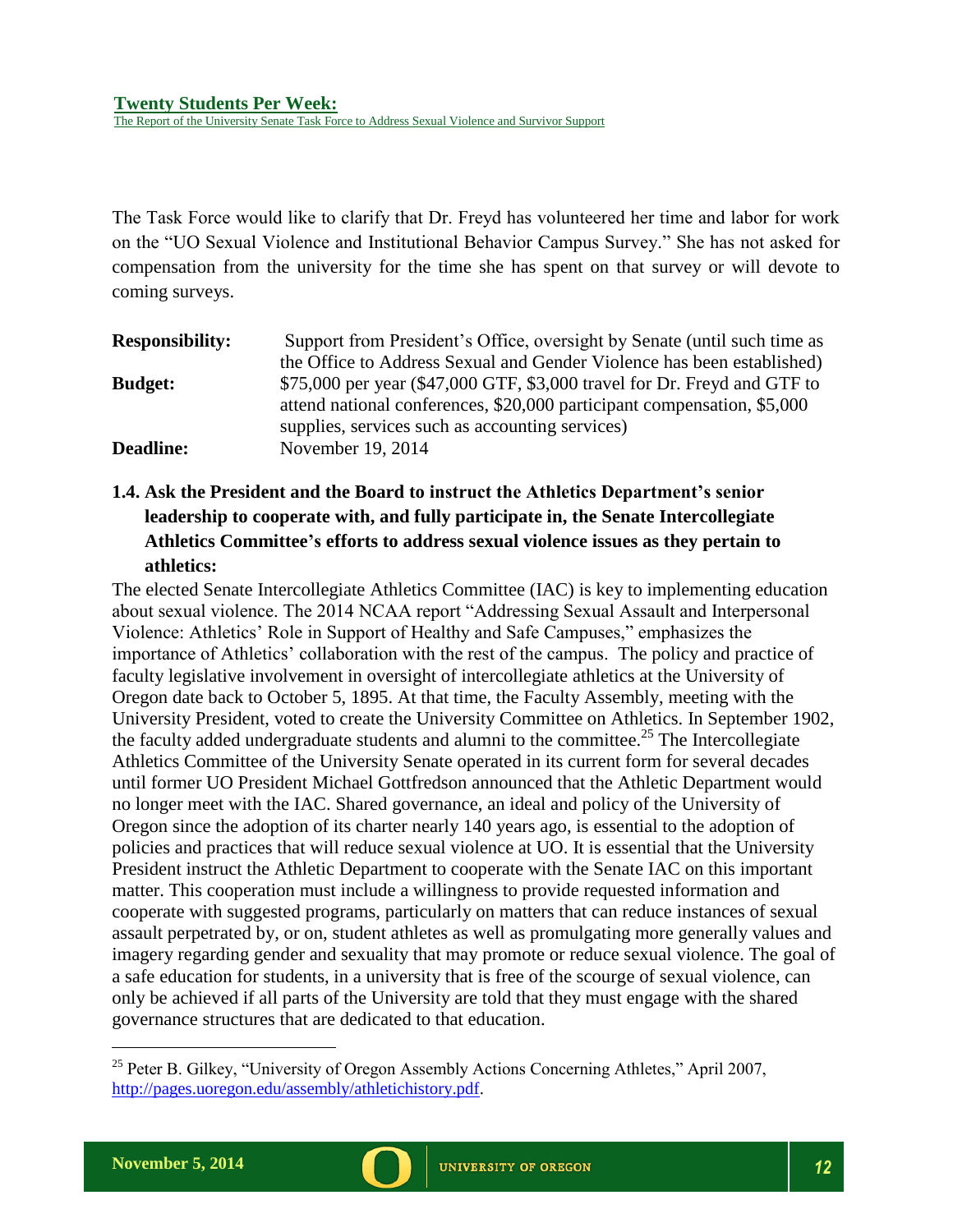The Report of the University Senate Task Force to Address Sexual Violence and Survivor Support

| <b>Responsibility:</b> | President's Office |
|------------------------|--------------------|
| <b>Budget:</b>         | N/A                |
| <b>Deadline:</b>       | Dec. 1, 2014       |

#### <span id="page-15-0"></span>**1.5. Suspend plans to expand Fraternity and Sorority Life (FSL) Recommendations until problems have been identified, studied and addressed:**

The Task Force was impressed with feedback provided by members of the FSL community at our public meeting. As one member put it, "We are aggressively committed to fighting sexual assault." There is well-documented potential for FSL and its members to become leaders in the effort to combat sexual violence. We make the following recommendations in the interest of forging partnerships with FSL in order to create protective spaces and to help design and implement FSL-specific prevention efforts.

However, research shows that FSL – both locally and nationally – has serious problems with sexual violence. Numerous high-profile sexual assault cases at Amherst College, Wesleyan University, Universities of Tennessee, Connecticut, Illinois and Mississippi, Kent State, Emory, Lehigh, Cornell and Northwestern Universities have brought national attention to the relationship between Greek life and sexual violence. Several fraternities at UC Berkeley are being investigated for drug-related sexual assaults and the University of Wisconsin-Milwaukee's Tau Kappa Epsilon chapter (which had been investigated three times in 2013 for sexual assault) is being investigated for the alleged drugging of women during a party in September 2014. At UO, to the best of our information, two fraternities (Delta Tau Delta and Sigma Alpha Epsilon) were investigated for druggings in spring 2014. Delta Tau Delta was put on social probation. In response to problems involving sexual violence and Greek life on their campuses, Amherst has banned fraternities, Wesleyan is forcing fraternities to include women, and other universities are considering treating the Greek system as they do other clubs on campus, without the special privileges they currently enjoy.

Research further suggests that Greek systems on college campuses around the country create dangerous situations for women.<sup>26</sup> According to Foubert et al.,



<sup>26</sup> Elizabeth A. Armstrong and Laura T. Hamilton, *Paying for the Party: How College Maintains Inequality* (Cambridge, Massachusetts: Harvard University Press, 2013); Peggy Reeves Sanday, *Fraternity Gang Rape: Sex, Brotherhood, and Privilege on Campus*, 2 edition (New York: NYU Press, 2007); Jessica Valenti, "Frat Brothers Rape 300% More. One in 5 Women Is Sexually Assaulted on Campus. Should We Ban Frats?," *The Guardian*, September 24, 2014, sec. Comment is free, [http://www.theguardian.com/commentisfree/2014/sep/24/rape-sexual-assault-ban-frats;](http://www.theguardian.com/commentisfree/2014/sep/24/rape-sexual-assault-ban-frats) "Weslyan University to End All-Male Fraternities within Three Years," *Mail Online*, accessed October 16, 2014, [http://www.dailymail.co.uk/news/article-2765703/Wesleyan-University-end-male-fraternities-two](http://www.dailymail.co.uk/news/article-2765703/Wesleyan-University-end-male-fraternities-two-alleged-rape-cases.html)[alleged-rape-cases.html;](http://www.dailymail.co.uk/news/article-2765703/Wesleyan-University-end-male-fraternities-two-alleged-rape-cases.html) Bay City News, "5 People Allegedly Sexually Assaulted At Frat House," *NBC Bay Area*, accessed October 18, 2014, [http://www.nbcbayarea.com/news/local/279598702.html;](http://www.nbcbayarea.com/news/local/279598702.html) "Fraternity Culture and College Rape," *BBC News*, accessed October 18, 2014,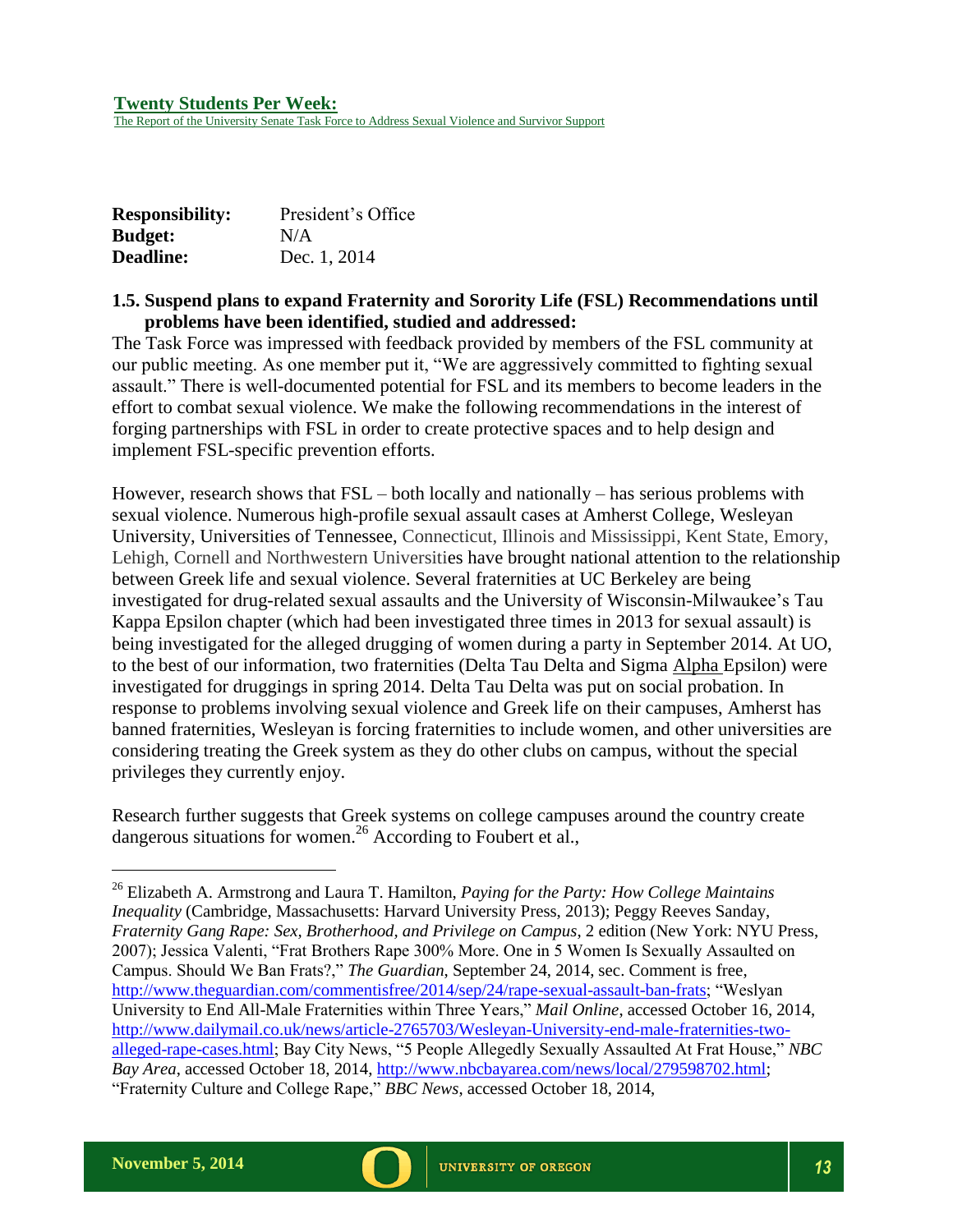The Report of the University Senate Task Force to Address Sexual Violence and Survivor Support

"Among men on college campuses, fraternity men are more likely to commit rape than other college men."<sup>27</sup> As Foubert put it in a recent interview, "Before they got to college, fraternity men were no different from other male students. They committed the same number of incidents of sexual assaults before college. But here's the difference. Guys who joined a fraternity then committed three times as many sexual assaults as those who didn't join. It is reasonable to conclude that fraternities turn men into guys more likely to rape.<sup>228</sup>

Dr. Freyd's "UO Sexual Violence and Institutional Behavior Campus Survey" found that men in Greek life were 3.5 times more likely to have experienced some form of non-consensual sexual contact than those not involved in Greek life  $(X2 (1, N = 292) = 9.82, p = .002)$ . Women in Greek life were nearly twice as likely to have experienced some form of non-consensual sexual contact than those not involved in Greek life  $(X2 (1, N = 589) = 6.72, p = .01)$ .

Dr. Freyd's data also indicated that women in Greek life were significantly more likely to have experienced an attempted or completed rape  $(X^2 (1, N = 589) = 23.50, p < .001)$ . These women were 3.4 times more likely than their non-Greek counterparts to have experienced an attempted or completed rape.

Despite widespread and well-documented problems like the use of drugs (including alcohol) to facilitate sexual assault, mounting liability issues, and demonstrated danger to student safety, there is resistance to confronting problems within FSL at UO. In addition, the number of students in FSL is increasing, and plans are in place for it to increase still further, with few discernible efforts to address existing problems, to enhance resources, and with to increase no public awareness of,  $\Theta$  and information about, rates of sexual violence within FSL.<sup>29</sup>

The Task Force heard from fraternity/sorority members at the Open Forum on November 3 that they are "aggressively committed to changing the culture at UO." They vowed to bring in new

[http://www.bbc.com/news/world-us-canada-29433262;](http://www.bbc.com/news/world-us-canada-29433262) Richard Pérez-peña and Steven Yaccino, "Efforts by Colleges to Curb Assaults Focus on Fraternities," *The New York Times*, June 12, 2014,

[http://www.nytimes.com/2014/06/13/education/fraternities-are-focus-of-measures-to-reduce-assaults-and](http://www.nytimes.com/2014/06/13/education/fraternities-are-focus-of-measures-to-reduce-assaults-and-misconduct.html)[misconduct.html.](http://www.nytimes.com/2014/06/13/education/fraternities-are-focus-of-measures-to-reduce-assaults-and-misconduct.html)

https://www.academia.edu/163846/Foubert J. D. Newberry J. T. and Tatum J. L. 2007. Behavior [differences\\_seven\\_months\\_later\\_Effects\\_of\\_a\\_rape\\_prevention\\_program\\_on\\_first](https://www.academia.edu/163846/Foubert_J._D._Newberry_J._T._and_Tatum_J._L._2007_._Behavior_differences_seven_months_later_Effects_of_a_rape_prevention_program_on_first-year_men_who_join_fraternities._NASPA_Journal_44_728-749)[year\\_men\\_who\\_join\\_fraternities.\\_NASPA\\_Journal\\_44\\_728-749.](https://www.academia.edu/163846/Foubert_J._D._Newberry_J._T._and_Tatum_J._L._2007_._Behavior_differences_seven_months_later_Effects_of_a_rape_prevention_program_on_first-year_men_who_join_fraternities._NASPA_Journal_44_728-749)

<sup>&</sup>lt;sup>27</sup> Foubert, J. D., Newberry, J. T., & Tatum, J. L. (2007). "Behavior Differences Seven Months Later: Effects of a Rape Prevention Program on First-Year Men Who Join Fraternities." *NASPA Journal*, 44, 728-749," accessed October 16, 2014,

<sup>28</sup> John Foubert, "'Rapebait' E-Mail Reveals Dark Side of Frat Culture," *CNN Opinion*, October 9, 2013, [http://www.cnn.com/2013/10/09/opinion/foubert-fraternities-rape/index.html.](http://www.cnn.com/2013/10/09/opinion/foubert-fraternities-rape/index.html)

<sup>29</sup> Josephine Woolington, "UO Study: Rape Danger Higher in Greek Life Oregon," *The Register-Guard*, October 16, 2014, [http://registerguard.com/rg/news/local/32290784-75/survey-uo-sorority-students-at](http://registerguard.com/rg/news/local/32290784-75/survey-uo-sorority-students-at-greater-risk-of-rape-unwanted-sexual-contact.html.csp)[greater-risk-of-rape-unwanted-sexual-contact.html.csp.](http://registerguard.com/rg/news/local/32290784-75/survey-uo-sorority-students-at-greater-risk-of-rape-unwanted-sexual-contact.html.csp)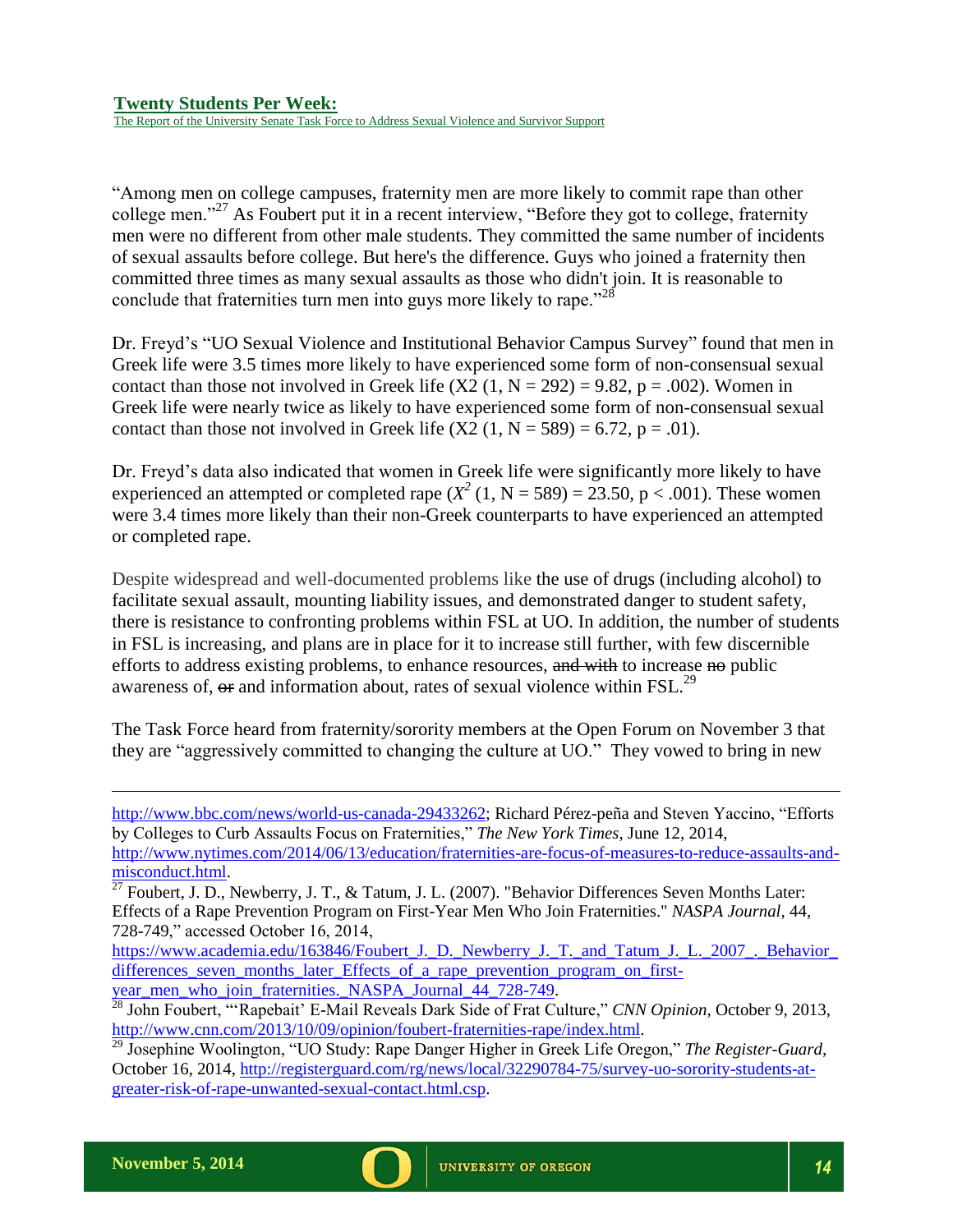The Report of the University Senate Task Force to Address Sexual Violence and Survivor Support

programs, have approved a FSL Sexual Assault Task Force with at least one member from each fraternity and sorority chapter, and plan to have workshops in each chapter each term taught by experts, among other plans. One speaker stressed that members of fraternities and sororities "understand the gravity of the situation" and another summarized that "The FSL community is passionate about changing the UO culture."

In the end, the Task Force was impressed when one spokesperson concluded, "We hope that by unifying with the University Senate and the Administration we can drive the change to become a leader." That is also the desire of the Task Force as it makes three the following recommendations concerning FSL.

**1.5.1. Suspend plans to expand FSL**: In light of Dr. Freyd's preliminary analysis of data and other evidence of sexual violence in FSL, the Task Force deems it irresponsible to allow for the expansion of FSL without open conversations about the problems within it and effective, evidence-based education and prevention programs that will lead its members to develop new and healthy traditions. Given knowledge of existing problems within FSL, expansion of the system in the current situation may well constitute "deliberate indifference to known acts of harassment in its programs or activities" and thus violate Title IX.<sup>30</sup>

| <b>Responsibility:</b> | President's Office |
|------------------------|--------------------|
| <b>Budget:</b>         | N/A                |
| <b>Deadline:</b>       | Nov. 19, 2014      |

**1.5.2. Assign research and analysis of FSL to the Senate Standing Committee's FSL** 

**Working Group**: Researchers must have the opportunity to facilitate research and analysis of FSL in order to create effective, data-driven prevention strategies. For example, fall quarter is the most dangerous period of time for young women. Armstrong et al.'s research indicates that young women who are new to campus and the Greek community are most at risk of being sexually assaulted during the "Red Zone" period.<sup>31</sup> Using Freyd's data (2014), re-surveying students at appropriate intervals, and analyzing university data about rates and causes of social probation and suspensions may allow us to consider whether delaying recruitment – to take just one example – might reduce sexual assaults during the "Red Zone."  $32$ 

 $32$  For example, other universities have delayed rush for reasons related to sexual assault and alcohol abuse, including Colgate, Stanford, and Tulane. See Tulane, which recruits in the spring [\(tulane.edu/studentaffairs/greek/prospective-members/panhellenic-recruitment-](http://tulane.edu/studentaffairs/greek/prospective-members/panhellenic-recruitment-dates.cfm)

[dates.cfm,](http://tulane.edu/studentaffairs/greek/prospective-members/panhellenic-recruitment-dates.cfm) [tulane.edu/studentaffairs/greek/prospective-members/interfraternity-council-recruitment-](http://tulane.edu/studentaffairs/greek/prospective-members/interfraternity-council-recruitment-dates.cfm)

[dates.cfm.](http://tulane.edu/studentaffairs/greek/prospective-members/interfraternity-council-recruitment-dates.cfm) Colgate specifies that only students who are classified academically as sophomores and have a cumulative GPA of 2.0 or higher are eligible to participate in Fraternity Recruitment

[\(www.colgate.edu/campus-life/fraternities-and-sororities/fraternity-information.](http://www.colgate.edu/campus-life/fraternities-and-sororities/fraternity-information) At Stanford, recruitment



<sup>&</sup>lt;sup>30</sup> Davis v. Monroe County Bd. of Educ., 526 U.S. 633 (1999), 629, 633 (1999).

<sup>&</sup>lt;sup>31</sup> Elizabeth A. Armstrong, Laura T. Hamilton, and Brian Sweeney, "Sexual Assault on Campus: A Multilevel, Integrative Approach to Party Rape," *Social Problems* 53, no. 4 (2006): 483–99.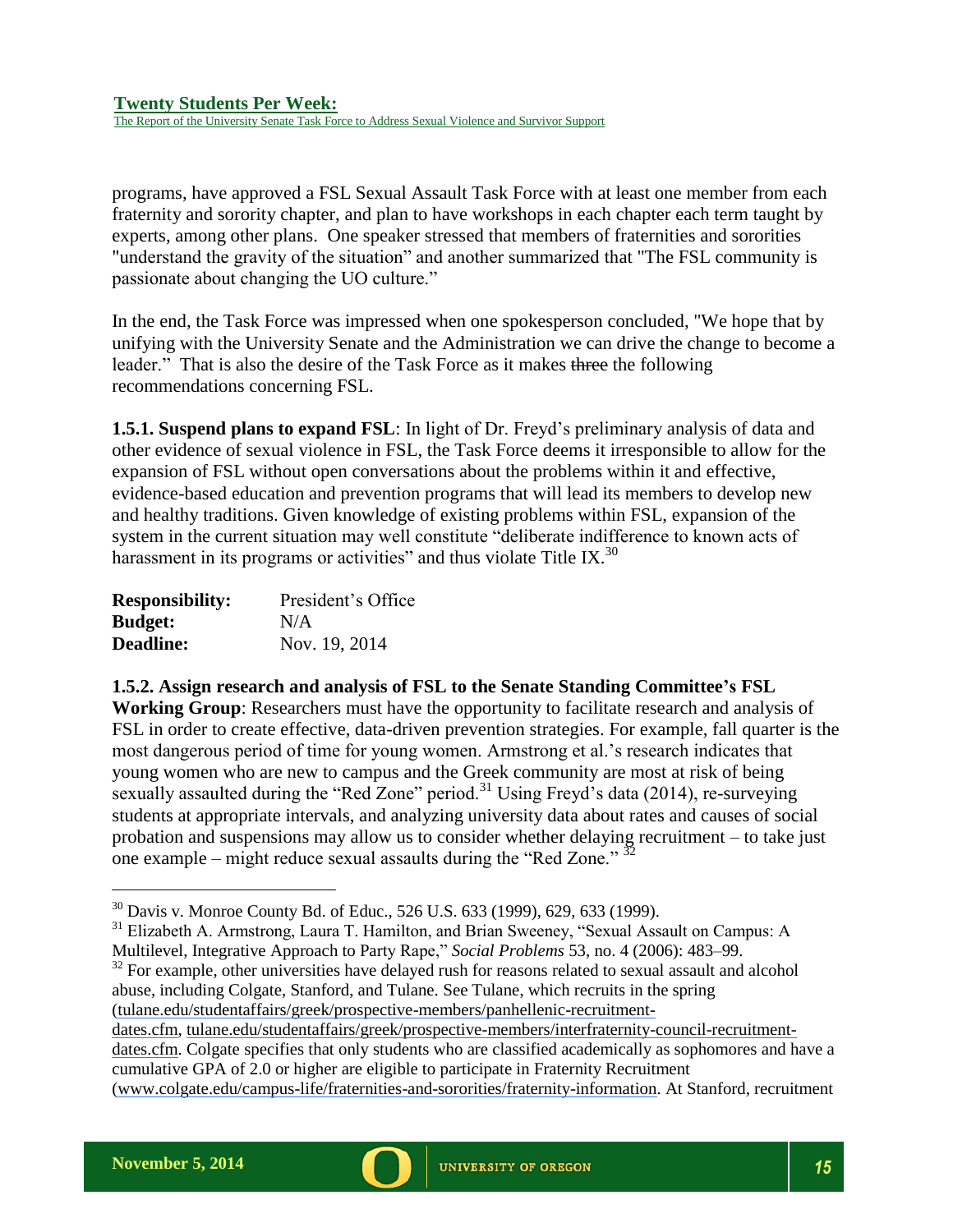In order to make informed decisions about their safety, students should have information about problems and sanctions in FSL. Data should be compiled and publicized regarding houses that are on social probation or suspension and the reasons why such actions were taken. The Standing Committee will work with Student Life to determine what form these reports might take and how frequently they should be published.

The Task Force also recommends tracking the GPAs of recruited students to determine if recruitment is impacting classroom performance. Assessing the rates of recruited students put on academic warning fall term should also be compared to rates for the overall population.

The Task Force also recommends the use of qualitative approaches to studying FSL culture on our campus. If we are to effectively create interventions, educational programs, and ultimately change the cultures that facilitate sexual violence, we need to develop research-based understandings of what FSL is, what it does (both positively and negatively), and what it might yet become on our campus.

| <b>Responsibility:</b> | President's Office |
|------------------------|--------------------|
| <b>Budget:</b>         | N/A                |
| <b>Deadline:</b>       | Jan. 5, 2015       |

**1.5.3: Form a FSL Sexual Assault Task Force:** The FSL sexual assault task force will be made up of members of each chapter and will be charged with advising and proposing changes to FSL policies addressing sexual violence. In educating these students about university reporting policies and bystander awareness, the FSL task force will ensure that at least one member of each chapter has been educated about these issues. The FSL task force will help to raise awareness about policies and best practices for addressing sexual violence and will help to educate FSL leadership about these and related problems. The FSL Sexual Assault Task Force will have two representatives to the Senate Standing Committee's FSL Working Group (see 1.5.2). The Director of Sexual Violence Prevention and Education or their designee will oversee the FSL task force.

| <b>Responsibility:</b> | Sexual Violence and Prevention and Education |
|------------------------|----------------------------------------------|
| <b>Budget:</b>         | N/A                                          |
| <b>Deadline:</b>       | Jan. 5, 2015                                 |

takes place once a year, during the first two weeks of spring quarter [\(web.stanford.edu/group/resed/cgi](http://web.stanford.edu/group/resed/cgi-bin/row/sae/rush.php)[bin/row/sae/rush.php\)](http://web.stanford.edu/group/resed/cgi-bin/row/sae/rush.php). Postponing recruitment might allow new students to acclimate to the university, develop support networks, and make better informed decisions about university life before the beginning of the recruitment season.

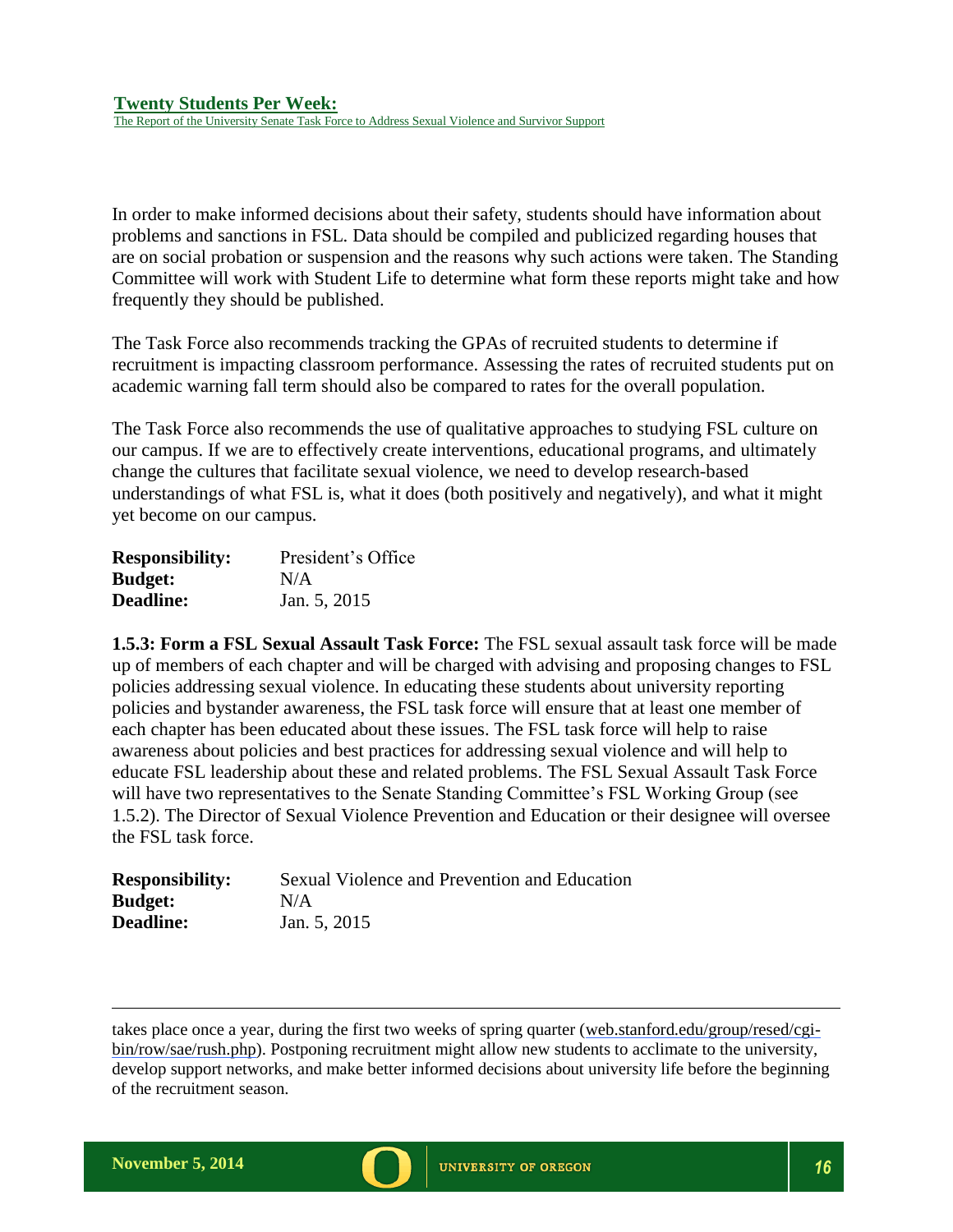# <span id="page-19-0"></span>**2. Prevention and Education**

## <span id="page-19-1"></span>**2.1. Develop proposals for mandatory courses addressing gender, sexuality, and social inequality:**

The Task Force has formed a working group to fulfill the University Senate charge to work on proposals for mandatory courses. Note that the Task Force will be working on proposals for courses and not necessarily a single mandatory course, although that option will be explored and discussed. The working group has received preliminary input from representatives from the Committee on Courses, the Undergraduate Council, the Dean of Students Office, Affirmative Action, Undergraduate Studies, the ASUO, the College of Arts and Sciences, and faculty from Ethnic Studies, Philosophy, and Women's and Gender Studies. Recognizing that the process of discussing these courses with stakeholders will be critical to the content and structure of the courses themselves, the working group on mandatory courses will begin holding open meetings to discuss these issues in January 2015 to begin the next phase of planning.

| <b>Responsibility:</b> | Senate                      |
|------------------------|-----------------------------|
| <b>Budget:</b>         | TBD.                        |
| <b>Deadline:</b>       | Meetings to begin Jan. 2015 |

#### <span id="page-19-2"></span>**2.2. Provide additional funds for ongoing prevention efforts:**

Two promising prevention programs with preliminary evidence of effectiveness exist at UO, the Sexual Wellness Advocacy Team (SWAT) and Women's Self-Defense. Providing institutional support to expand and evaluate them will position both programs to be national models for sexual violence prevention on college campuses.

#### **2.2.1. Provide additional Staff for the Sexual Wellness Advocacy Team (SWAT):**

Most students see a SWAT presentation one time during their years at UO. The research on sexual violence prevention is clear that one-shot presentations cannot be expected to change campus climate. To be effective, the SWAT program must be expanded to include multiple sessions targeted to specific audiences including, but not limited to, American English Institute students, ASUO student programs, band, club sports, forensics, fraternity and sorority members, international students, student athletes, et al. This will require at least one additional staff person to develop the program and additional funding to train and hire more peer educators.

| <b>Responsibility:</b> | Student Life                                                         |
|------------------------|----------------------------------------------------------------------|
| <b>Budget:</b>         | \$90,000 (additional staff person to develop the program, train peer |
|                        | educators, and assess efforts)                                       |
| <b>Deadline:</b>       | Feb. 1, 2015                                                         |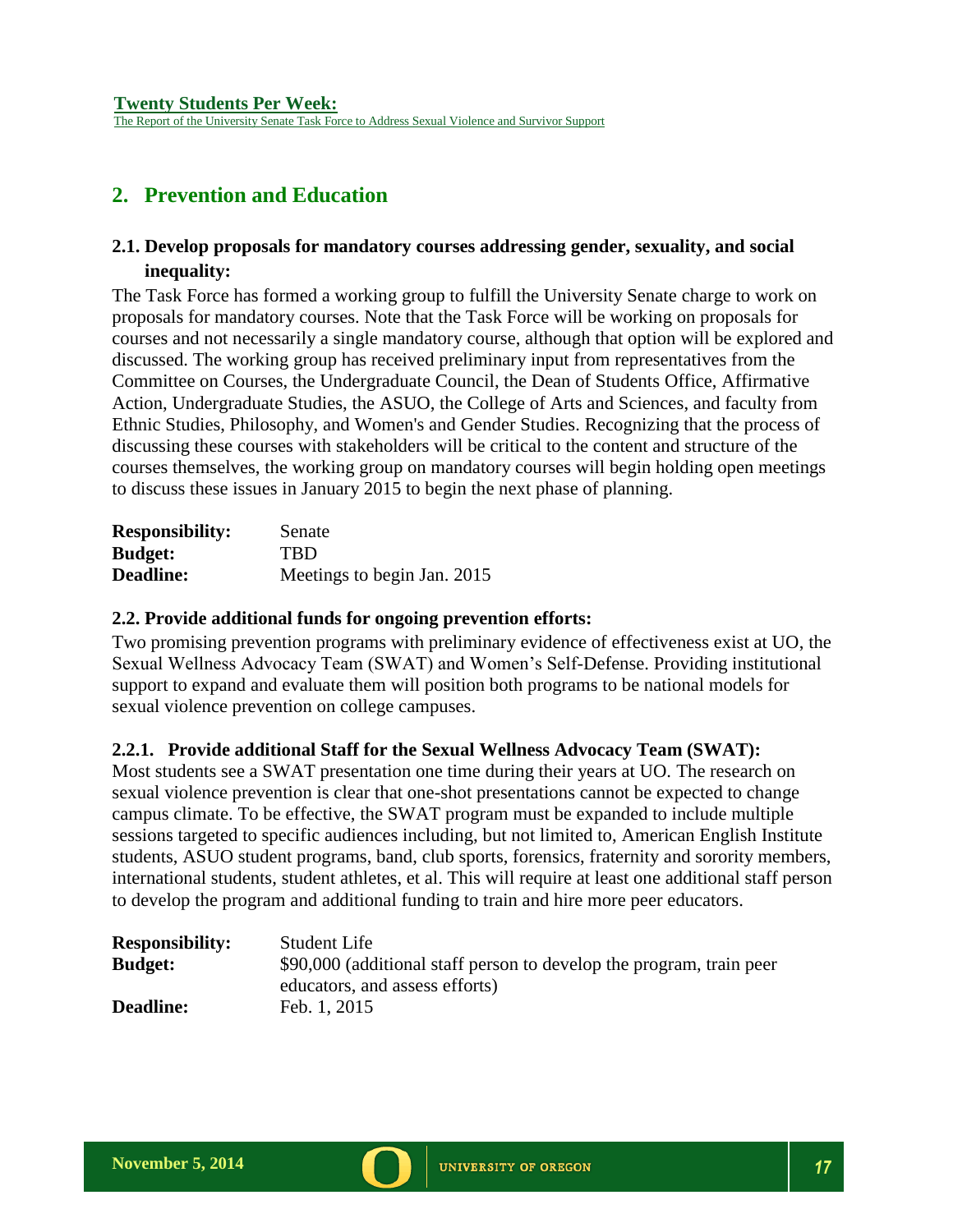The Report of the University Senate Task Force to Address Sexual Violence and Survivor Support

# **2.2.2. Expand Empowerment-Based Women's Self-Defense training<sup>33</sup>:**

One of the few sexual violence prevention strategies that has been demonstrated to reduce victimization is empowerment-based women's self-defense training.<sup>34</sup> Empowerment-based selfdefense classes focus on the full range of violence against women, especially acquaintance assaults, and include awareness and verbal self-defense strategies as well as physical techniques. The Task Force emphasizes that empowerment-based self-defense classes explicitly attribute assault to perpetrators and not to victims. In contrast with other forms of risk reduction advice (e.g. avoiding public spaces, avoiding alcohol, traveling with a buddy, etc.) which constrain women's actions, women's self-defense training can empower women's range of actions. We recommend the expansion of existing self-defense programs on this campus to make them available to all students. Specifically, we recommend that funds be devoted to make the existing women's self-defense class in Physical Education available to more students, and to offer regular, brief workshops to specific student groups (e.g., LGBTQ students, new students, students studying abroad, or international students).

| <b>Responsibility:</b> | Sociology                                                                |
|------------------------|--------------------------------------------------------------------------|
| <b>Budget:</b>         | \$75,000 (faculty course buy-out, additional PE instruction, and two GTF |
|                        | instructors)                                                             |
| <b>Deadline:</b>       | Feb. 1, 2015                                                             |

#### <span id="page-20-0"></span>**2.3. Title IX Education and Training:**

In order to comply with Title IX and ensure that all UO employees have necessary education about and training in their Title IX responsibilities, trainings must be consistent across units and training programs must be conducted by a dedicated staff member with demonstrated expertise in Title IX. The need for these mandatory trainings will far exceed our current capacity to



<sup>&</sup>lt;sup>33</sup> Empowerment-based self defense classes teach a broad range of effective, easy to learn, physical and verbal strategies for preventing, interrupting, and resisting assault. They focus on the full range of violence against women, especially acquaintance assaults, and rather than teaching a single best way to respond to violence, empower women to choose the strategies appropriate for their own situation. Finally, they address the social conditions that facilitate sexual assault, including the barriers to self-defense that women face as a result of gender socialization.

<sup>&</sup>lt;sup>34</sup> Christine A. Gidycz et al., "The Evaluation of a Sexual Assault Self-Defense and Risk-Reduction Program for College Women: A Prospective Study," *Psychology of Women Quarterly* 30, no. 2 (June 2006): 173–86, doi:10.1111/j.1471-6402.2006.00280.x; Jocelyn A. Hollander, "Does Self-Defense Training Prevent Sexual Violence Against Women?," *Violence Against Women* 20, no. 3 (2014): 252–69; Clea Sarnquist et al., "Rape Prevention Through Empowerment of Adolescent Girls," *Pediatrics*, April 14, 2014, peds.2013–3414, doi:10.1542/peds.2013-3414; Jake Sinclair et al., "A Self-Defense Program Reduces the Incidence of Sexual Assault in Kenyan Adolescent Girls," *The Journal of Adolescent Health: Official Publication of the Society for Adolescent Medicine* 53, no. 3 (September 2013): 374–80, doi:10.1016/j.jadohealth.2013.04.008.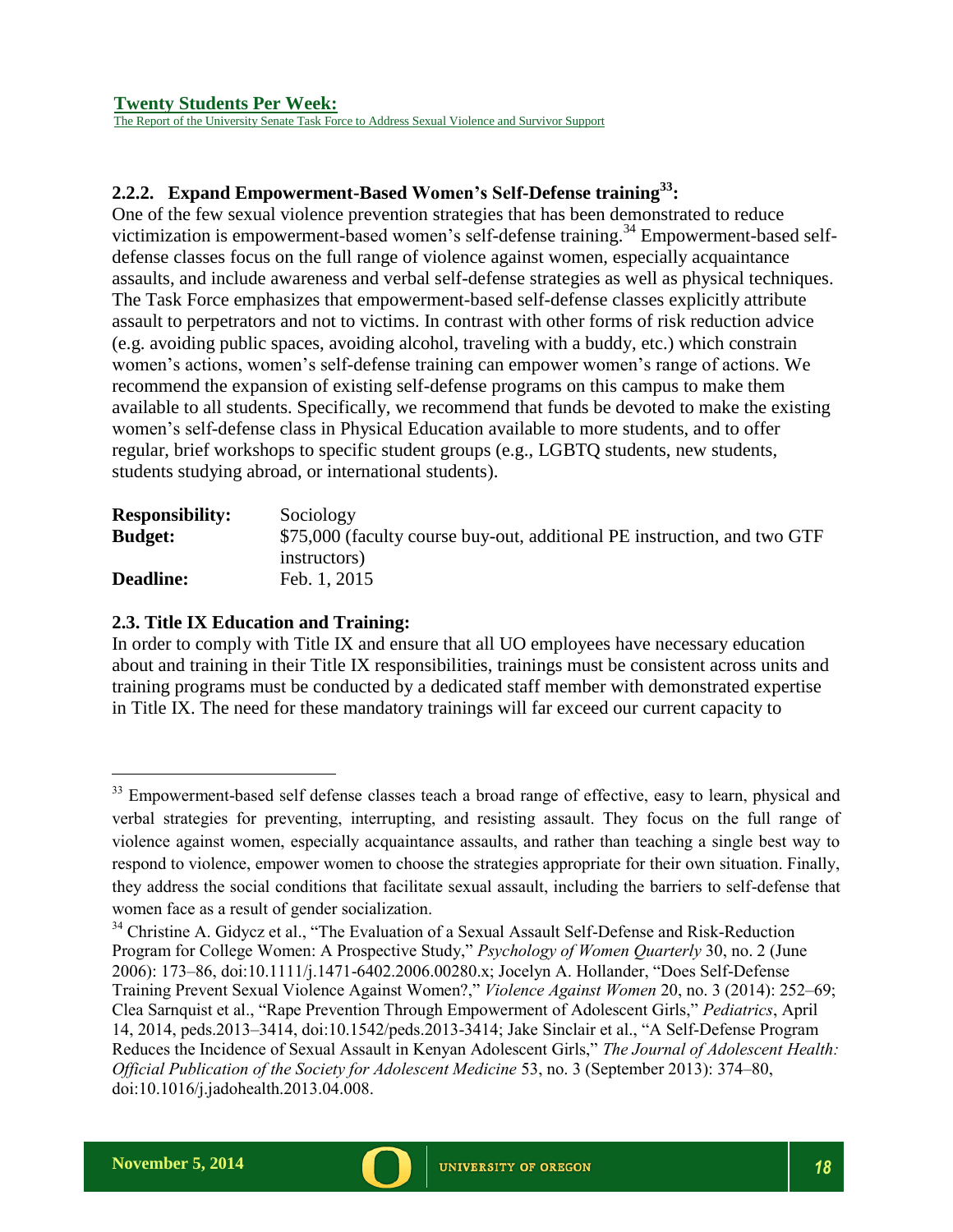**Twenty Students Per Week:** The Report of the University Senate Task Force to Address Sexual Violence and Survivor Support

provide them and increases in staff will be necessary to meet these needs. To ensure compliance, the Task Force recommends the following:

## **2.3.1. Hire a Title IX Coordinator and 3 Deputy Coordinators:**

The Task Force recommends that UO hire one head Title IX coordinator and three deputy coordinators (one for faculty and staff, one for students, one for athletics). The head Title IX coordinator must have legal expertise, directly related to Title IX enforcement.<sup>35</sup> Deputy Title IX coordinators will be responsible for ensuring that proper education and training on policies is being conducted in their respective units.

The Title IX coordinator for athletics must be independent of athletics (not be located in the athletic department nor receive any benefits or privileges from that department).

| President's Office                                                |
|-------------------------------------------------------------------|
| \$205,000 (\$85,000 for Title IX coordinator; \$60,000 per Deputy |
| Coordinator)                                                      |
| Feb. 1, 2015                                                      |
|                                                                   |

# **2.3.2. Require effective Title IX training for all other UO employees (including training specifically designed for graduate teaching fellows):**

Trainings should be conducted on an annual basis, including presentations at new faculty orientation, directors/heads retreats; executive leadership meetings, etc. Emails outlining our responsibilities under Title IX should be sent to all UO employees at the beginning of each quarter.

| <b>Responsibility:</b> | Title IX Coordinator (see recommendation 2.3.1) |
|------------------------|-------------------------------------------------|
| <b>Budget:</b>         | N/A                                             |
| <b>Deadlines:</b>      | April 1, 2015                                   |

## <span id="page-21-0"></span>**2.4. Publish and disseminate a booklet on sexual violence resources for faculty and staff:**

While at Indiana University, Vice President of Equity and Inclusion Yvette Alex-Assensoh created a guide for faculty and staff to help students who have experienced sexual assault. The Office of Equity and Inclusion has agreed to work with the Senate Standing Committee to create a similar guide for UO faculty and staff that will be available on the UO website (and should be



 $35$  See the list of "competencies and skills necessary for the effective administration of the grievance process and related activities" on the Department of Justice's Title IX website: [http://www.justice.gov/crt/about/cor/coord/TitleIXQandA.php.](http://www.justice.gov/crt/about/cor/coord/TitleIXQandA.php)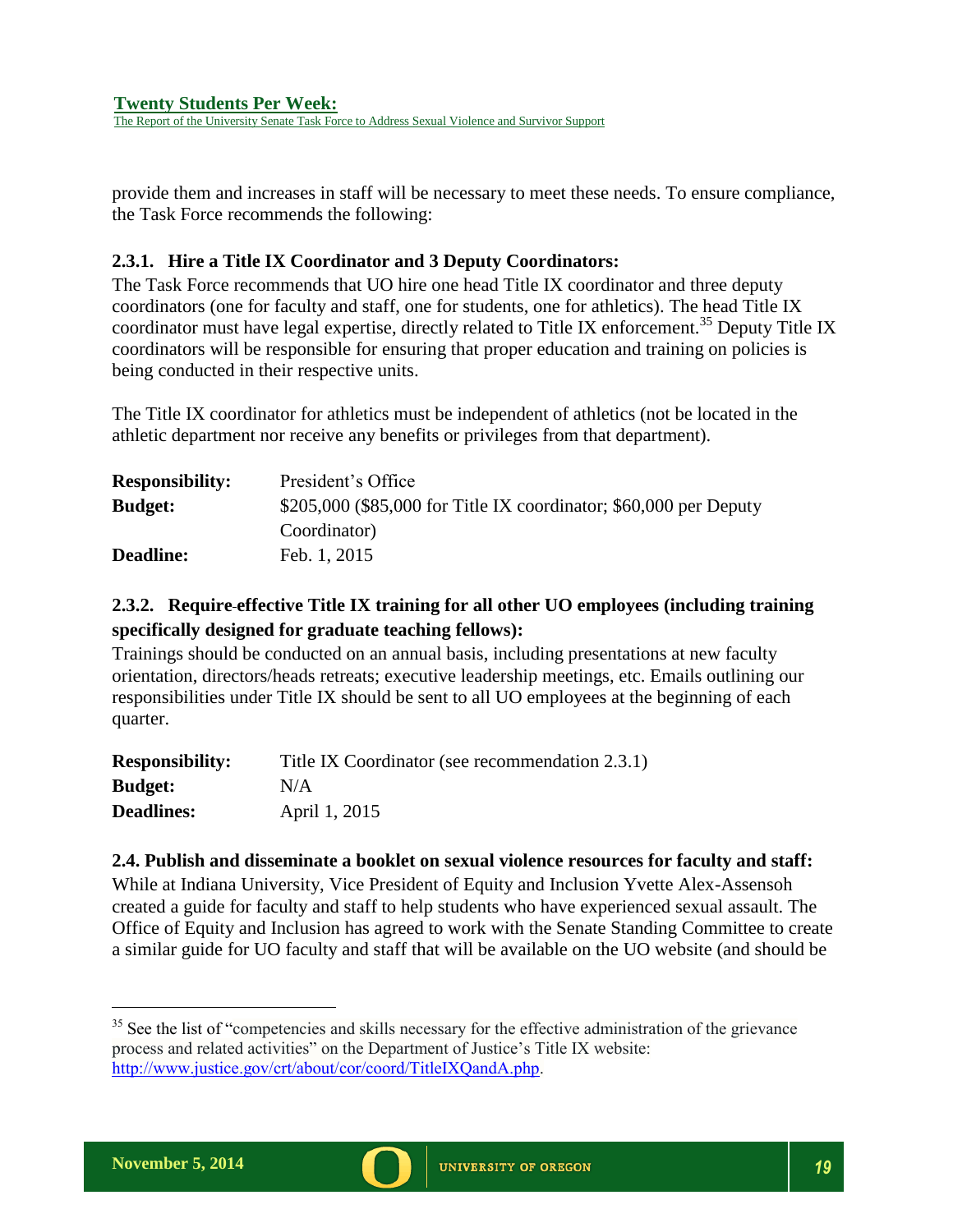The Report of the University Senate Task Force to Address Sexual Violence and Survivor Support

included along with other resources on sexual violence on the "About UO" menu item) and as a pdf.

| <b>Responsibility:</b> | Office of Equity and Inclusion |
|------------------------|--------------------------------|
| <b>Budget:</b>         | <b>TBD</b>                     |
| <b>Deadline:</b>       | April 1, 2015                  |

#### <span id="page-22-0"></span>**2.5. Coordinate programming and publicity aimed at sexual violence prevention:**

There is a great deal of interest in creating programming aimed at sexual violence prevention. While well-intentioned, current sexual violence prevention programming and publicity across campus are not always based on sound prevention principles. The creation of a centralized office (see 1.1) will help to address these problems. Until then, and because misguided efforts can actually do harm to students, we recommend that all non-classroom sexual violence prevention trainings and publicity materials at the university be reviewed by the Director of Sexual Violence Prevention and Education. We further recommend that classroom instructors who plan to address violence against women in their courses be encouraged to consult with the Director, who can provide feedback and resources that may be helpful.

| <b>Responsibility:</b> | Director of Sexual Violence Prevention and Education |
|------------------------|------------------------------------------------------|
| <b>Budget:</b>         | N/A                                                  |
| <b>Deadline:</b>       | Nov. 19, 2014                                        |

## <span id="page-22-1"></span>**3. Administrative Changes**

#### <span id="page-22-2"></span>**3.1. Review policy on required (mandatory) reporting, OAR 003 0025, Subsection 2A:**

We understand that the current required (mandatory) reporting policy is based on UO Legal Counsel's interpretation of OAR 003 0025, Subsection 2A. Reporting of sexual violence is essential to understanding the problems on our campus, making decisions about how to allocate resources, and complying with legal obligations. However, we agree with the White House's "Not Alone" report that clearly identifying confidential personnel on campus and communicating effectively and straightforwardly with faculty and students about what required (mandatory) reporting means, why it is important, and how reporting works is vital to our efforts.<sup>36</sup> One first responder at UO suggested that there should be "greater access to confidential resources and a greater latitude to disclose only what a survivor wishes to disclose in a formal report," a desire that reflects the White House's recommendation about the need for degrees of confidentiality. As "Not Alone" puts it, individuals who work or volunteer in on-campus sexual assault centers, victim advocacy offices, women's centers, or health centers, including front desk staff and students who provide assistance to students who experience sexual violence, should provide

<sup>36</sup> "Not Alone," p. 3.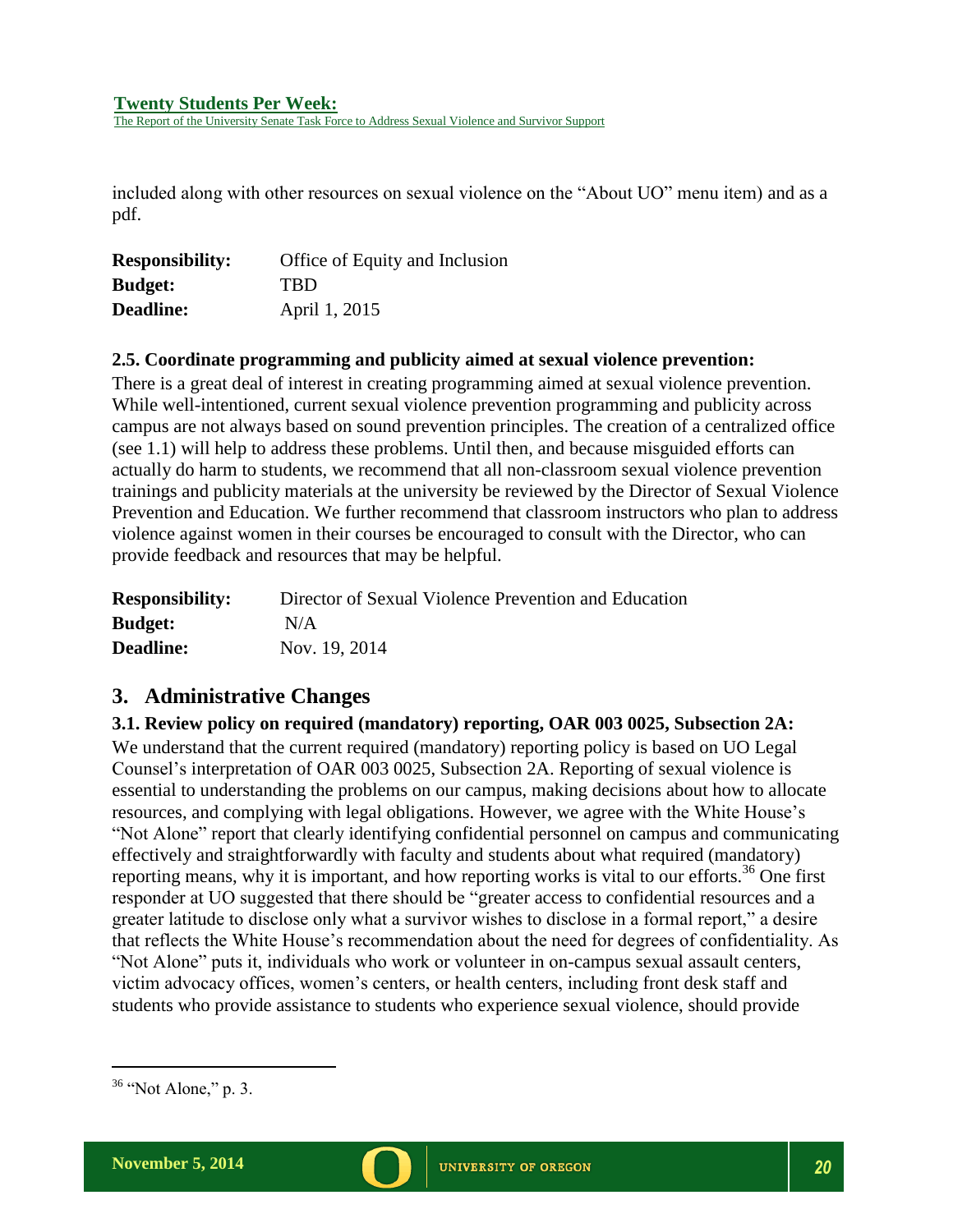The Report of the University Senate Task Force to Address Sexual Violence and Survivor Support

aggregate data, but should not be required to report, without the student's consent, incidents of sexual assault to the school in a way that identifies the student.<sup>37</sup>

Other universities are taking different approaches to required (mandatory) reporting, approaches more in keeping with White House recommendations.<sup>38</sup> In order to comply with new federal regulations and White House Recommendations for best practices, the Senate will immediately review the outdated OAR.<sup>39</sup> A public discussion of the revised OAR will take place at the Feb. 25, 2015 Senate meeting.

| <b>Responsibility:</b> | Senate        |
|------------------------|---------------|
| <b>Budget:</b>         | N/A           |
| Deadline:              | Feb. 25, 2015 |

## <span id="page-23-0"></span>**3.2. Conduct an audit of AAEO, review sexual harassment policies and "Grievance Procedures," OAR 571-003:**

Sexual harassment policies and procedures, particularly those involving faculty and students, are difficult to understand. The Task Force has also heard numerous reports of problems from faculty, staff, and students concerning report processes (especially the "informal" versus the "formal" complaint), protecting complainants from retaliation, and issues of accountability. In addition to an audit of AAEO that will help us identify problems, we are also recommending that the Senate conduct an immediate review of sexual harassment policies, including OAR 571-003, "Grievance Procedures." A revision of OAR 571-003 will be discussed at the Senate Meeting on Feb. 11, 2015.

| <b>Responsibility:</b> | President's Office and Standing Committee's Grievance Procedures |
|------------------------|------------------------------------------------------------------|
|                        | <b>Working Group</b>                                             |
| <b>Budget:</b>         | N/A                                                              |
| <b>Deadline:</b>       | Feb. 11, 2015 (revision of OAR); March 1, 2015 (Audit completed) |

# <span id="page-23-1"></span>**3.3. Revise "University of Oregon Conflicts of Interest and Abuses of Power: Sexual or Romantic Relationships with Students" Policy:**



<sup>&</sup>lt;sup>37</sup> "Intersection of Title IX and the Clery Act." 2014. [https://www.notalone.gov/assets/ferpa](https://www.notalone.gov/assets/ferpa-clerychart.pdf)[clerychart.pdf,](https://www.notalone.gov/assets/ferpa-clerychart.pdf) p. 5.

 $\frac{38}{38}$  See p. 3 of the University of North Carolina's "Policy on Prohibited Discrimination, Harassment and Related Misconduct." 2013. [policies.unc.edu/files/2013/04/PPDHRM.pdf.](http://policies.unc.edu/files/2013/04/PPDHRM.pdf)

<sup>&</sup>lt;sup>39</sup> See "Not Alone," [https://www.notalone.gov/assets/ferpa-clerychart.pdf.](https://www.notalone.gov/assets/ferpa-clerychart.pdf)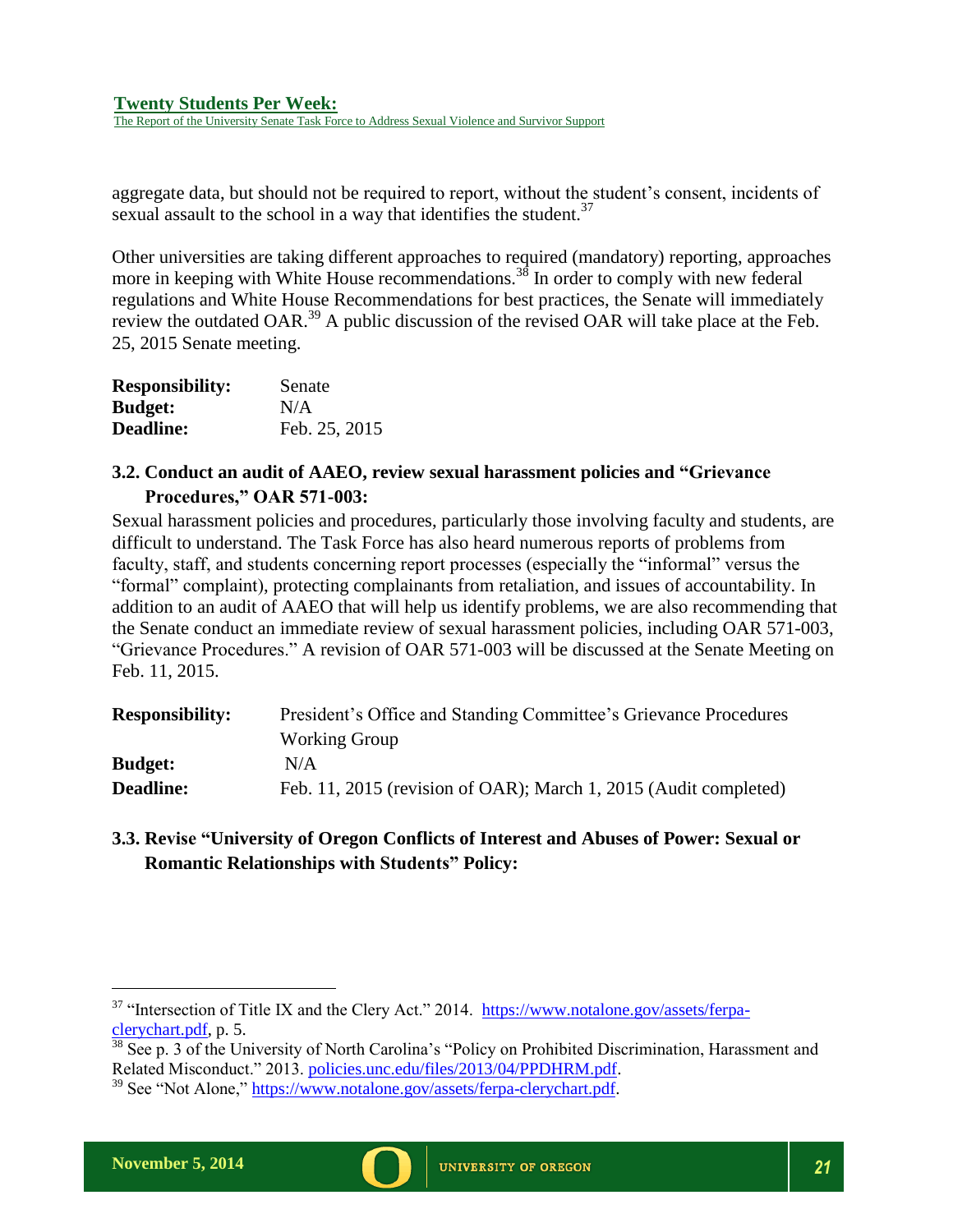The Report of the University Senate Task Force to Address Sexual Violence and Survivor Support

"University of Oregon Conflicts of Interest and Abuses of Power: Sexual or Romantic Relationships with Students Policy" is a weak, confusing, and ineffective policy.<sup>40</sup> Recognizing that community discussion is central to creating an effective and comprehensible policy, the Standing Committee's Sexual Harassment Working Group is drafting a revised policy for community discussion and input in January 2015.

| <b>Responsibility:</b> | Senate                                                |
|------------------------|-------------------------------------------------------|
| <b>Budget:</b>         | N/A                                                   |
| <b>Deadline:</b>       | Jan. 28, 2015 (discussion of draft at Senate meeting) |

### <span id="page-24-0"></span>**3.4. Provide the Ombuds office with confidentiality:**

According to the International Ombudsman Association, College or university ombudspersons are authorized "to confidentially receive complaints, concerns, or inquiries . . . and to listen, offer options, facilitate resolutions, informally investigate or otherwise examine these issues independently and impartially." The ombudsperson can help resolve problems more swiftly and more equitably than grievance procedures or litigation. As such, the ombuds office is a crucial resource and an invaluable ally in efforts to create a climate in which reporting of sexual violence is perceived as safe, non-judgmental, and effective. For staff and faculty members, the ombuds office offers the only confidential service on campus and can play a key role in resolving conflicts. By providing impartial, confidential, and informal services, per the International Ombuds Association Code of Ethics, the ombuds functions as a supplement to existing resources, allowing survivors and complainants the ability to explore reporting options in an office that is independent of other responsibilities. The ability of the ombuds to operate confidentially is crucial to efforts to provide safe places for survivors and complainants to explore all options available to them without fear of their story being told before they are ready.

| <b>Responsibility:</b> | President         |
|------------------------|-------------------|
| <b>Budget:</b>         | N/A               |
| <b>Deadline:</b>       | November 19, 2014 |

## <span id="page-24-1"></span>**3.5. Reconvene the Presidential Task Force on Alcohol and Other Drug Use:**

The Task Force understands that perpetrators use alcohol and other drugs as tools to facilitate sexual assault. Given that the party culture at UO has created situations in which sexual violence proliferates, the Task Force recommends that the President reconvene the University of Oregon Presidential Task Force on Alcohol and Other Drug Use originally convened by former UO President Michael Gottfredson. Faculty and student representatives should be added to the group. This Task Force should review implementation plans for the excellent recommendations made



 $^{40}$  It is very difficult to locate this policy on the UO website – see

[workplacerelationships.uoregon.edu/conflict-of-interest-abuse-of-power/.](http://workplacerelationships.uoregon.edu/conflict-of-interest-abuse-of-power/) The policy can be accessed at: [arcweb.sos.state.or.us/pages/rules/oars\\_500/oar\\_571/571\\_004.html.](http://campusclimate.ucop.edu/)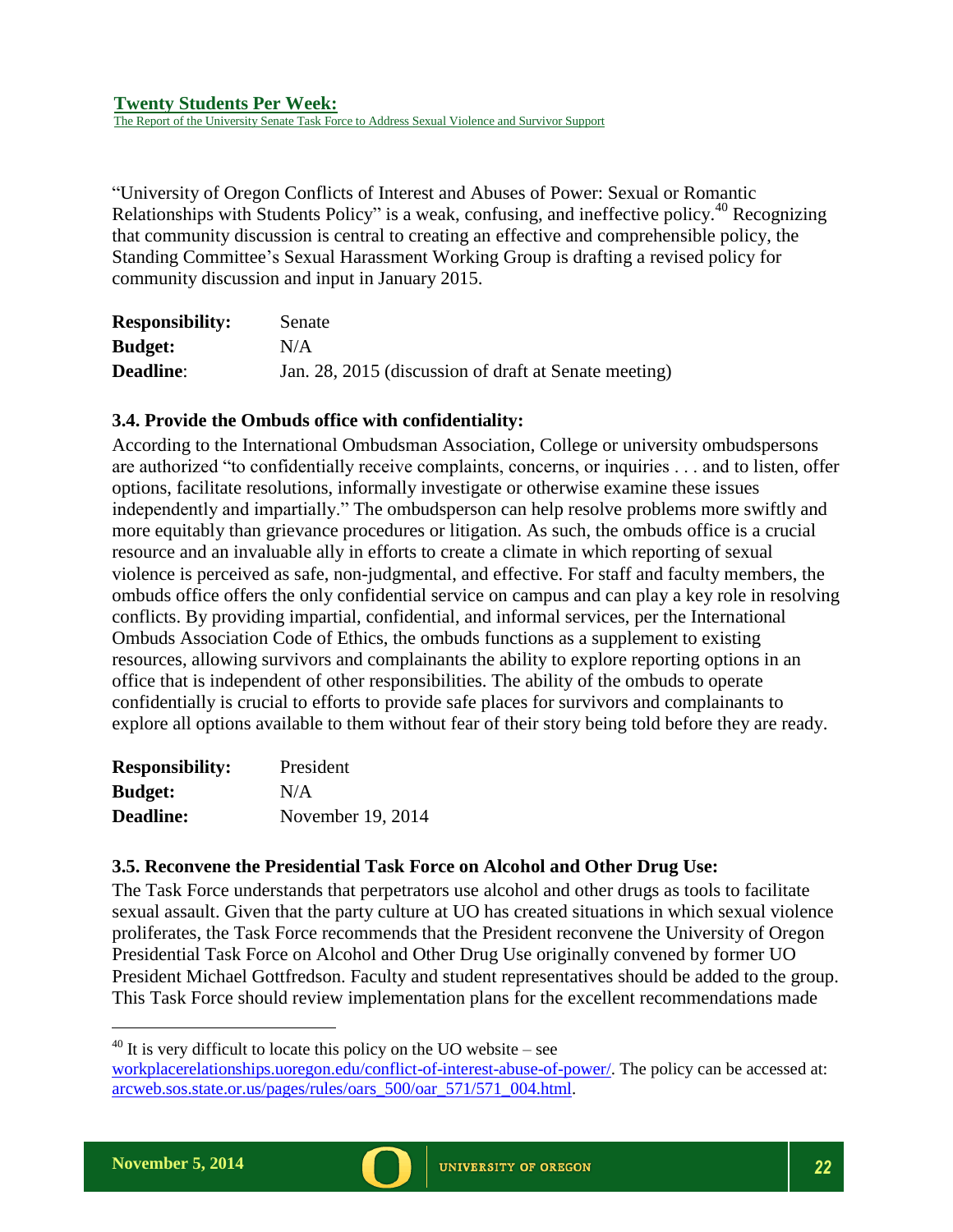The Report of the University Senate Task Force to Address Sexual Violence and Survivor Support

by the Presidential Task Force on Alcohol and Other Drug Use, outstanding recommendations and continue to study alcohol abuse on our campus, and generate additional recommendations. The President and Provost should meet with the Presidential Task Force at the beginning of spring quarter 2015 to discuss a new round of recommendations.**<sup>41</sup>**

| <b>Responsibility:</b> | President's Office. |
|------------------------|---------------------|
| <b>Budget:</b>         | $N/A$ .             |
| Deadline:              | Jan. 5, 2015        |

### <span id="page-25-0"></span>**3.6. Memoranda of Understanding:**

In order to create and maintain robust lines of communication with community partners in the fight against sexual violence, "Not Alone" recommends that universities create memoranda of understanding (MOUs) with local rape crisis centers. Given our need to address the broad range of behaviors related to sexual violence, the Task Force recommends creating MOUs with two community organizations and the Eugene Police Department.

### **3.6.1. Sexual Assault Support Services (SASS):**

The UO has long partnered with SASS on Red Zone programming (October), Take Back the Night (April), and other programs as needed. We recommend that UO create a memorandum of understanding that will allow us to strengthen and regularize our collaborations with them as we move forward.

| <b>Responsibility:</b> | Student Life in Collaboration with Women's and Gender Studies |
|------------------------|---------------------------------------------------------------|
| <b>Budget:</b>         | TBD                                                           |
| <b>Deadline:</b>       | January 5, $2015$                                             |

#### **3.6.2. Womenspace:**

As first responders are increasingly called upon to deal with the wide range of gender and sexual violence on our campus (including intimate partner violence, stalking, and harassment), partnering with a community organization with expertise in these areas will help to enhance our training and prevention efforts.

| <b>Responsibility:</b> | Student Life in Collaboration with Women's and Gender Studies |
|------------------------|---------------------------------------------------------------|
| <b>Budget:</b>         | TBD.                                                          |
| <b>Deadline:</b>       | January 5, 2015                                               |



 $41$  This is a recommendation originally made by the University of Oregon Presidential Task Force on Alcohol and Other Drug Use. See [president.uoregon.edu/sites/president2.wc](http://president.uoregon.edu/sites/president2.wc-sites.uoregon.edu/files/field/image/Presidential%20Task%20Force%20on%20Alcohol%20and%20Othe%20Drug%20Use.pdf)[sites.uoregon.edu/files/field/image/Presidential%20Task%20Force%20on%20Alcohol%20and%20Othe%](http://president.uoregon.edu/sites/president2.wc-sites.uoregon.edu/files/field/image/Presidential%20Task%20Force%20on%20Alcohol%20and%20Othe%20Drug%20Use.pdf) [20Drug%20Use.pdf,](http://president.uoregon.edu/sites/president2.wc-sites.uoregon.edu/files/field/image/Presidential%20Task%20Force%20on%20Alcohol%20and%20Othe%20Drug%20Use.pdf) p. 6.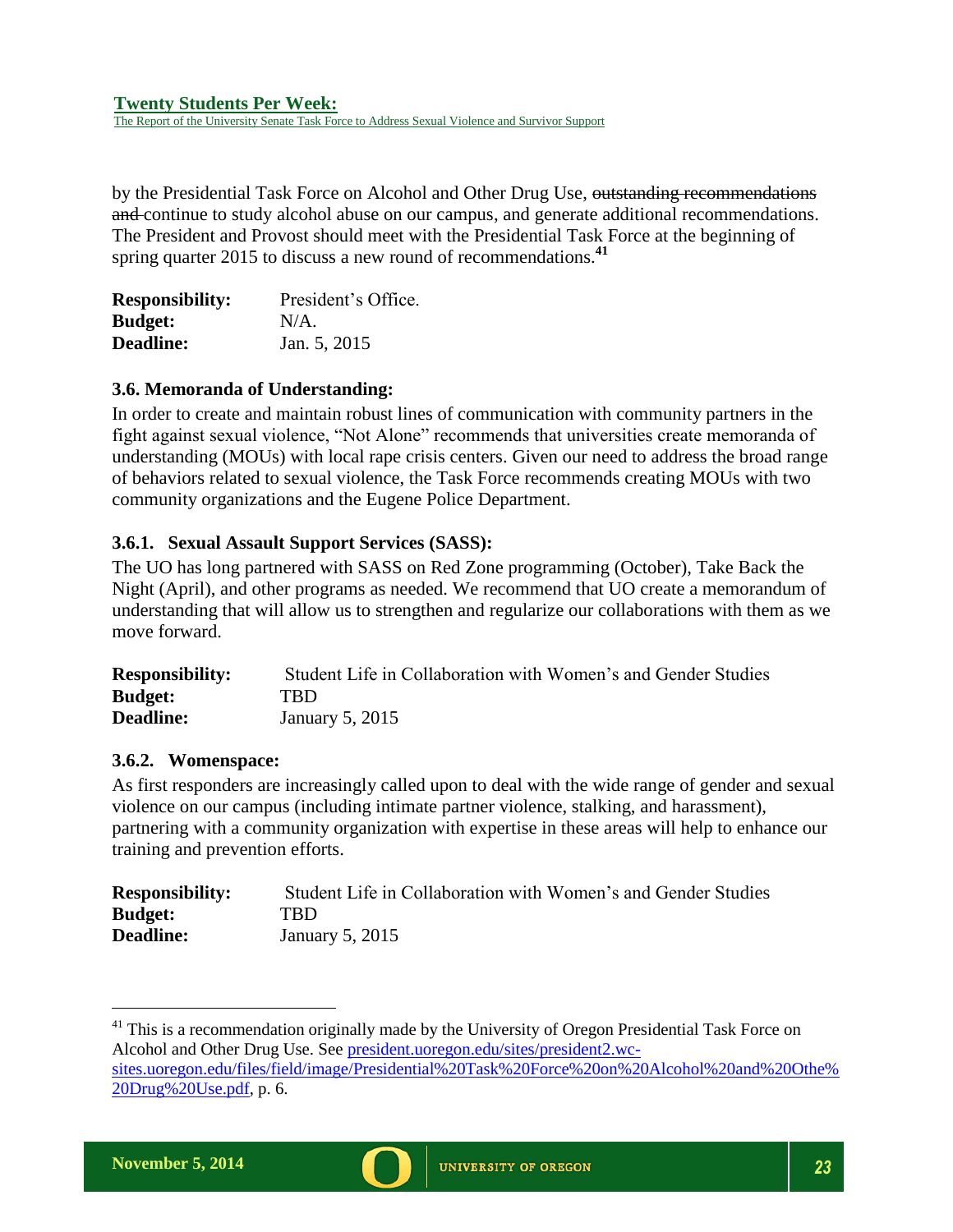The Report of the University Senate Task Force to Address Sexual Violence and Survivor Support

## **3.6.3. Eugene Police Department:**

Cooperation between local police and the University is vital to investigations of sexual violence. As the case involving the basketball team last spring demonstrated, the Eugene Police Department and the University of Oregon do not appear to be cooperating effectively on cases involving sexual violence, as they are required to do under federal law.

According to "Not Alone":

An MOU can help open lines of communication and increase coordination among campus security, local law enforcement and other community groups that provide victim services. An MOU can also improve security on and around campus, make investigations and prosecutions more efficient, and increase officers' understanding of the unique needs of sexual assault victims. **42**

| <b>Responsibility:</b> | President              |
|------------------------|------------------------|
| <b>Budget:</b>         | N/A                    |
| <b>Deadline:</b>       | <b>January 5, 2015</b> |

<sup>42</sup> *Not Alone: The First Report of the White House Task Force to Protect Students from Sexual Assault*, 15.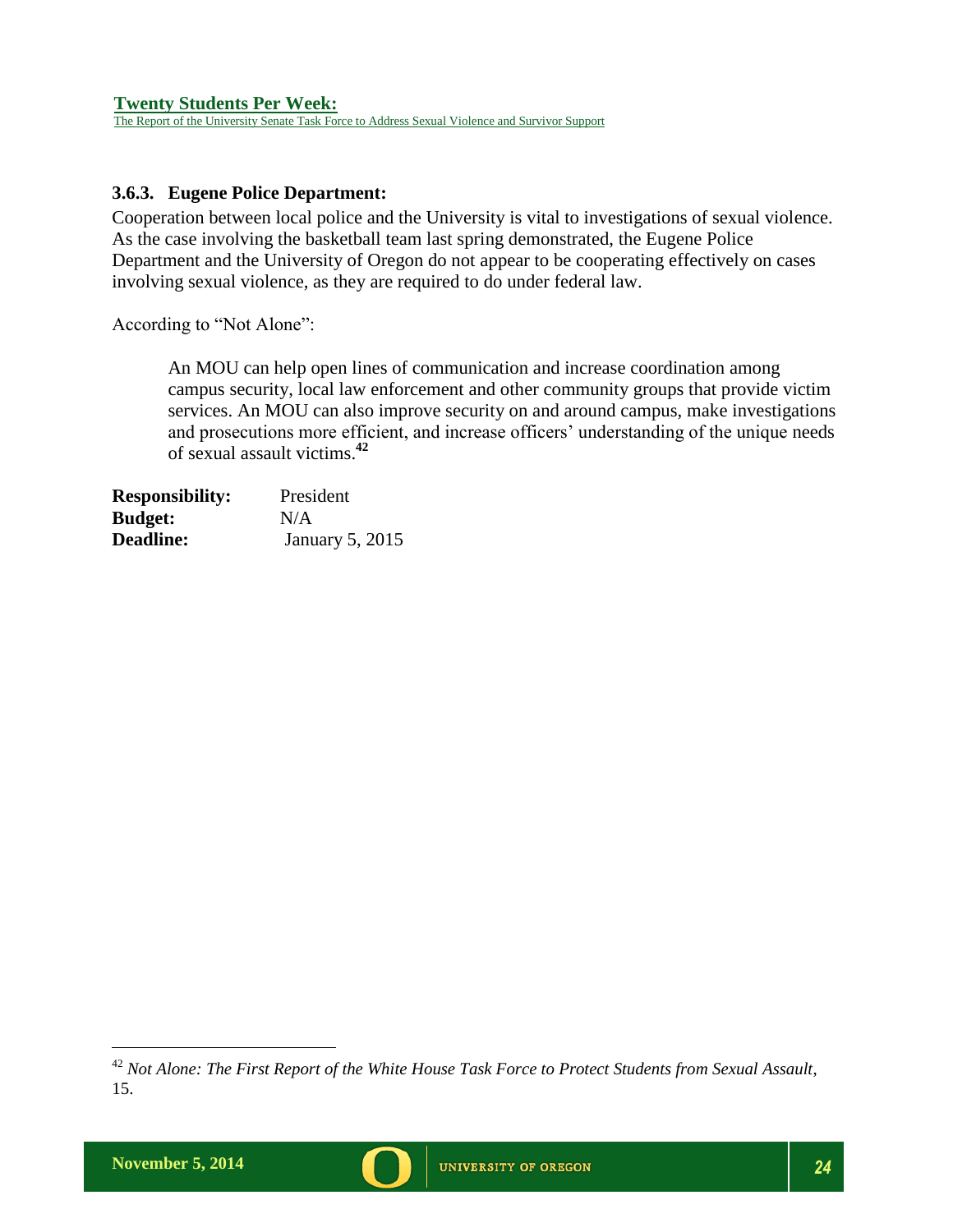**Twenty Students Per Week:** The Final Report of the University Senate Task Force to Address Sexual Violence and Survivor Support

# **Appendix A**

Initial Recommendations

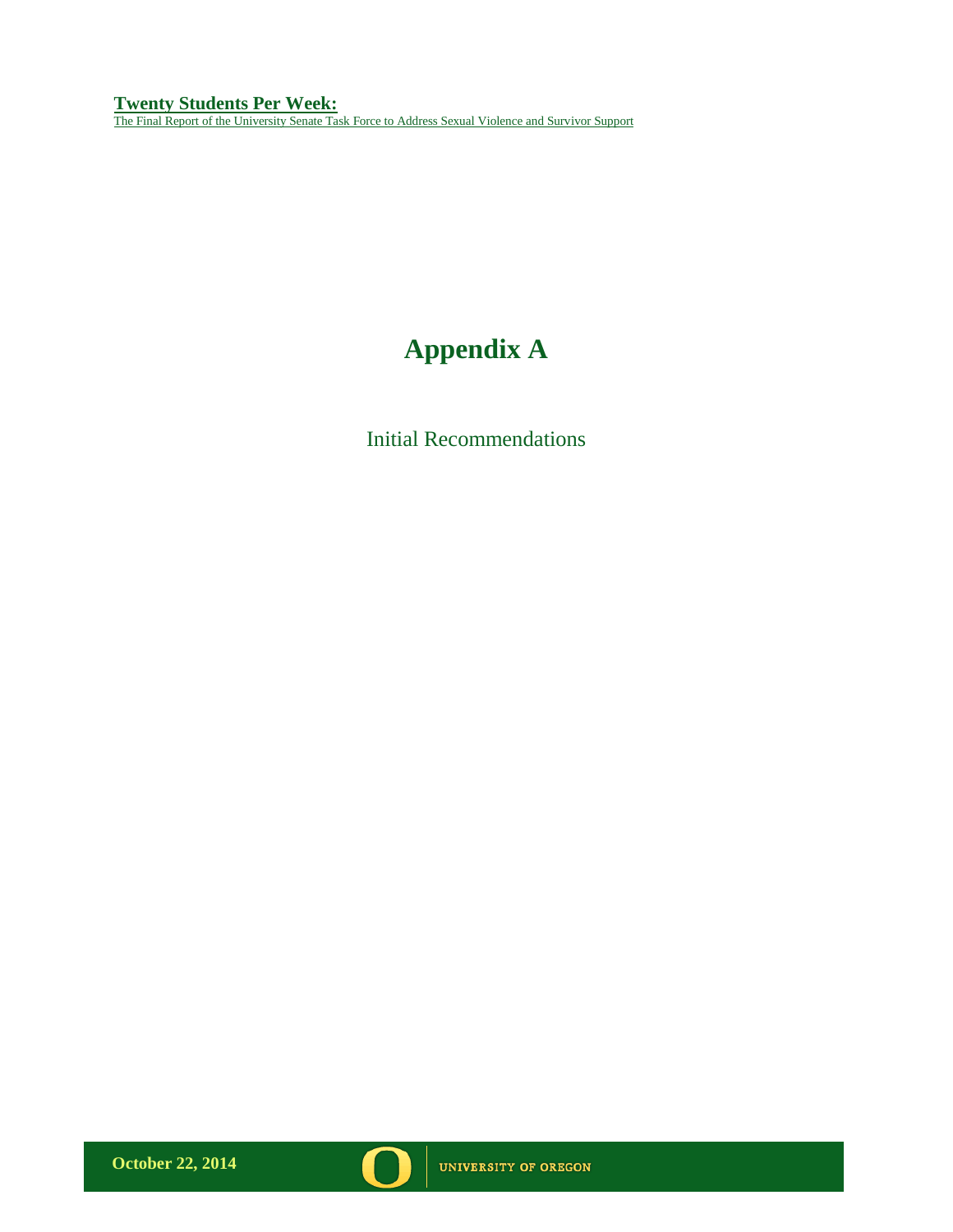# Initial Recommendations

To: Scott Coltrane, Interim University President

From: Senate Task Force to Address Sexual Violence and Survivor Support

# RE: **Initial Recommendations for Immediate Action**

Dear Interim President Coltrane,

As you know, the Senate Task Force to Address Sexual Violence and Survivor Support has been meeting since July 2014. While we are still working with various administrators to acquire data and information that is vital to our charge, we have already identified some items for immediate. In accordance with Senate legislation, we will submit our final report at the October  $22<sup>nd</sup>$ University Senate meeting.

Below, please find our initial recommendations for immediate action. We are submitting these recommendations to you now because they are urgent and we believe that they must be implemented before September  $29<sup>th</sup>$ , the first day of classes of the new academic year.

Using "Not Alone: The First Report of the White House Task Force to Protect Students from Sexual Assault [LINK: https://www.notalone.gov/assets/report.pdf]" as a guide, we have identified six items (please see below) as best practices that have been or are being adopted throughout the nation.

After serious discussion, the Senate Task Force to Address Sexual Assault and Survivor Support voted unanimously in support of the recommendations below at our September  $8<sup>th</sup>$  meeting. We urgently request that all of these recommendations be implemented no later than September  $29<sup>th</sup>$ , 2014, except for 4a and 4b, both of which need to be received by all teaching faculty, including GTFs, no later than September  $22<sup>nd</sup>$ , 2014:

1. **Emergency Fund for Survivor Support and Prevention:** UO should establish a discretionary fund for survivor support and prevention (\$10,000) to be administered by the Sexual Violence Response & Support Services Coordinator. This amount would be reviewed at the end of FY 2014 by the University Senate, which will then make a recommendation for funding for FY 2015. Implementation: no later than September  $29<sup>th</sup>$ , 2014. (ESTABLISHED)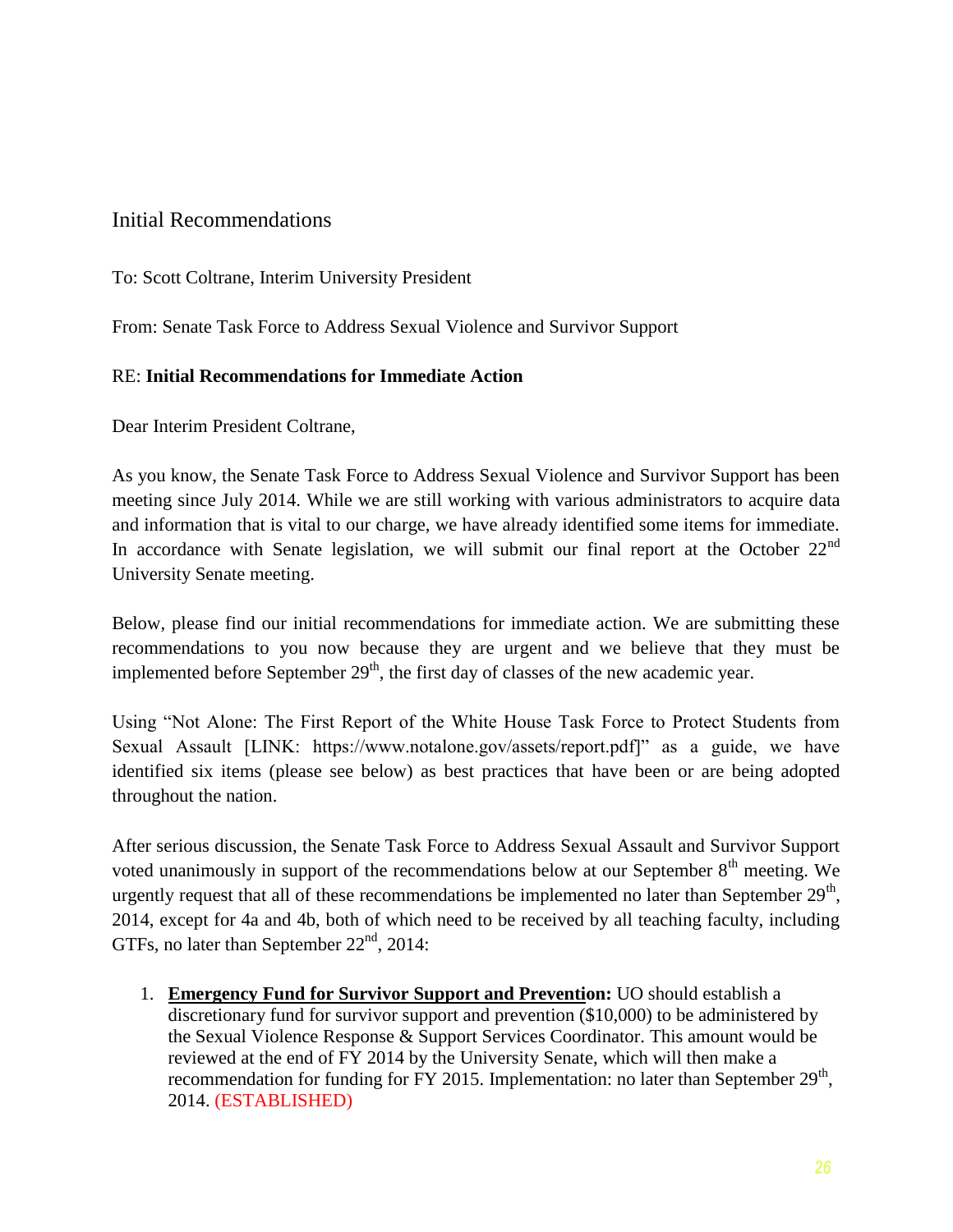- 2. **Good Samaritan Policy:** Recognizing that the threat of punitive policies can cause hesitation during stressful and confused situations, universities and communities around the country have adopted Good Samaritan policies. We recommend that the UO immediately adopt a Good Samaritan Policy, which we are forwarding to you as a link. [draft included - LINK HERE] Implementation: no later than September  $29<sup>th</sup>$ , 2014. (APPROVED BY LEGAL COUNSEL, STUDENT CONDUCT, PENDING STUDENT LIFE APPROVAL)
- 3. **Title IX Messaging:** In order to comply with Title IX, the President's Office should compose and send a message to all UO employees, which provides clear information about Title IX resources, identifies officers and deputy officers, and specifies all our Title IX responsibilities. Implementation: no later than September  $29<sup>th</sup>$ , 2014. (COMPLETED)

# 4. **Educational Messaging:**

- a. **Syllabus Statement Regarding Sexual Violence**: The President's Office should send the attached message to all teaching faculty for inclusion on their syllabi (draft included - LINK HERE). This message has been reviewed by the Teaching Effectiveness Program. Implementation: no later than September  $22<sup>nd</sup>$ , 2014. (PENDING REVISIONS)
- b. **Guidelines for Classroom Discussions of Violence:** The President's Office should send the attached message to all teaching faculty concerning discussions of sexual violence in classrooms (draft included - LINK HERE). This message has been reviewed by CoDaC, the Teaching Effectiveness Program, the Office of Equity and Inclusion, and faculty members from the Department of Women's and Gender Studies. Implementation: no later than September 22<sup>nd</sup>, 2014. (PENDING REVISIONS)
- 5. **Anonymous Reporting:** The UOPD "anonymous" reporting form currently is tracking IP addresses [LINK: http://police.uoregon.edu/anonymous-sexual-assault-report]. UOPD should immediately stop tracking IP addresses. Our final report will include additional recommendations addressing concerns about reporting. Implementation: no later than September 29<sup>th</sup>, 2014. (NO INFORMATION)

For your convenience, we offer the following links to further important resources:

- Not Alone [LINK: [https://www.notalone.gov/\]](https://www.notalone.gov/)
- Title IX [LINK: [http://knowyourix.org/title-ix/title-ix-the-basics/\]](http://knowyourix.org/title-ix/title-ix-the-basics/)
- Clery Act [LINK: [http://clerycenter.org/summary-jeanne-clery-act\]](http://clerycenter.org/summary-jeanne-clery-act)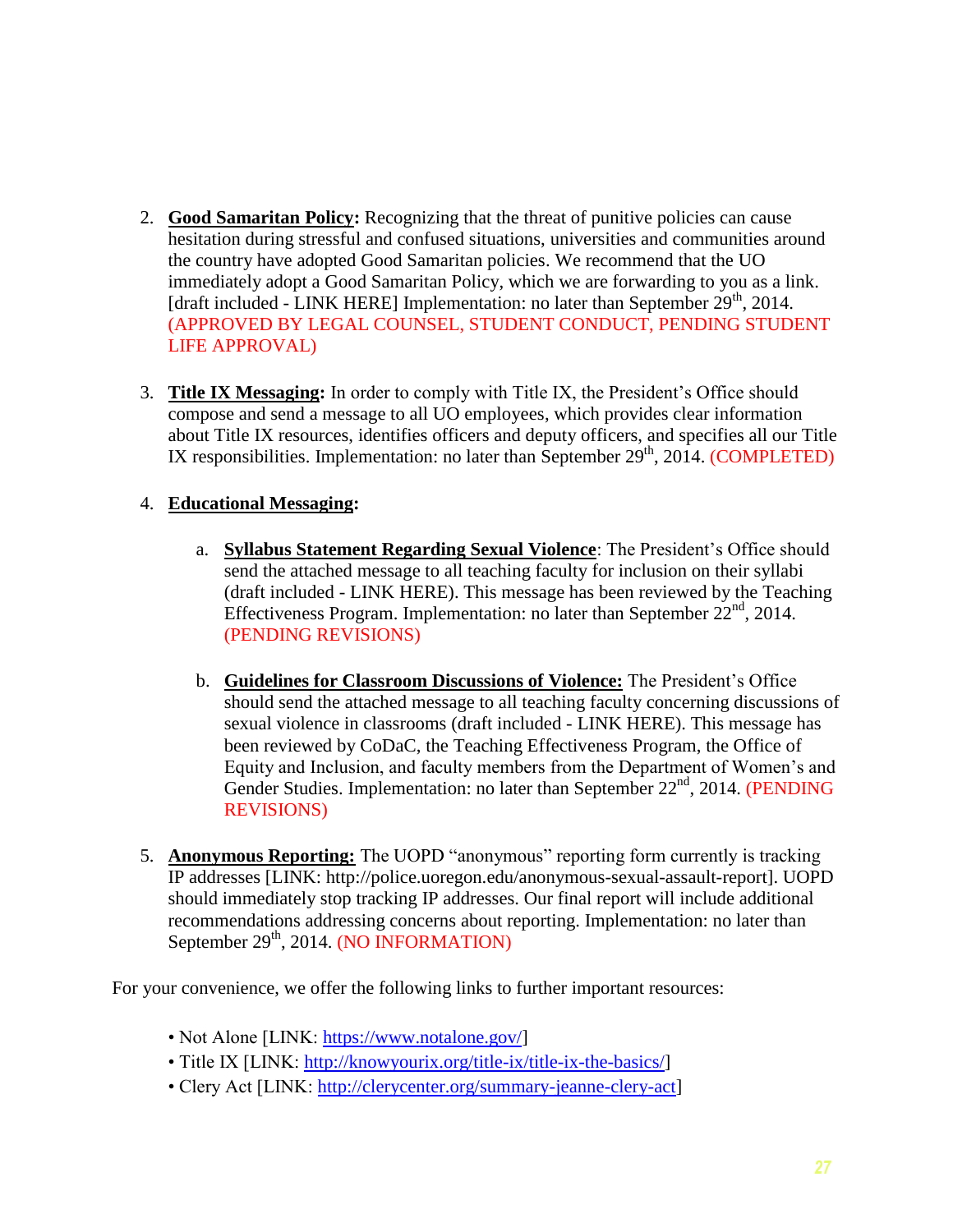- University of Oregon resources [LINK: [http://safe.uoregon.edu\]](http://safe.uoregon.edu/)
- The website of the Senate Task Force to Address Sexual Violence and Survivor Support [LINK: [http://senate.uoregon.edu/content/task-force-address-sexual](http://senate.uoregon.edu/content/task-force-address-sexual-violence-and-survivor-support-0)[violence-and-survivor-support-0\]](http://senate.uoregon.edu/content/task-force-address-sexual-violence-and-survivor-support-0)

Respectfully submitted,

Carol Stabile, Professor (Journalism; Women's and Gender Studies);

Randy Sullivan, Senior Instructor (Chemistry; Biochemistry);

Co-Chairs, Senate Task Force to Address Sexual Violence and Survivor Support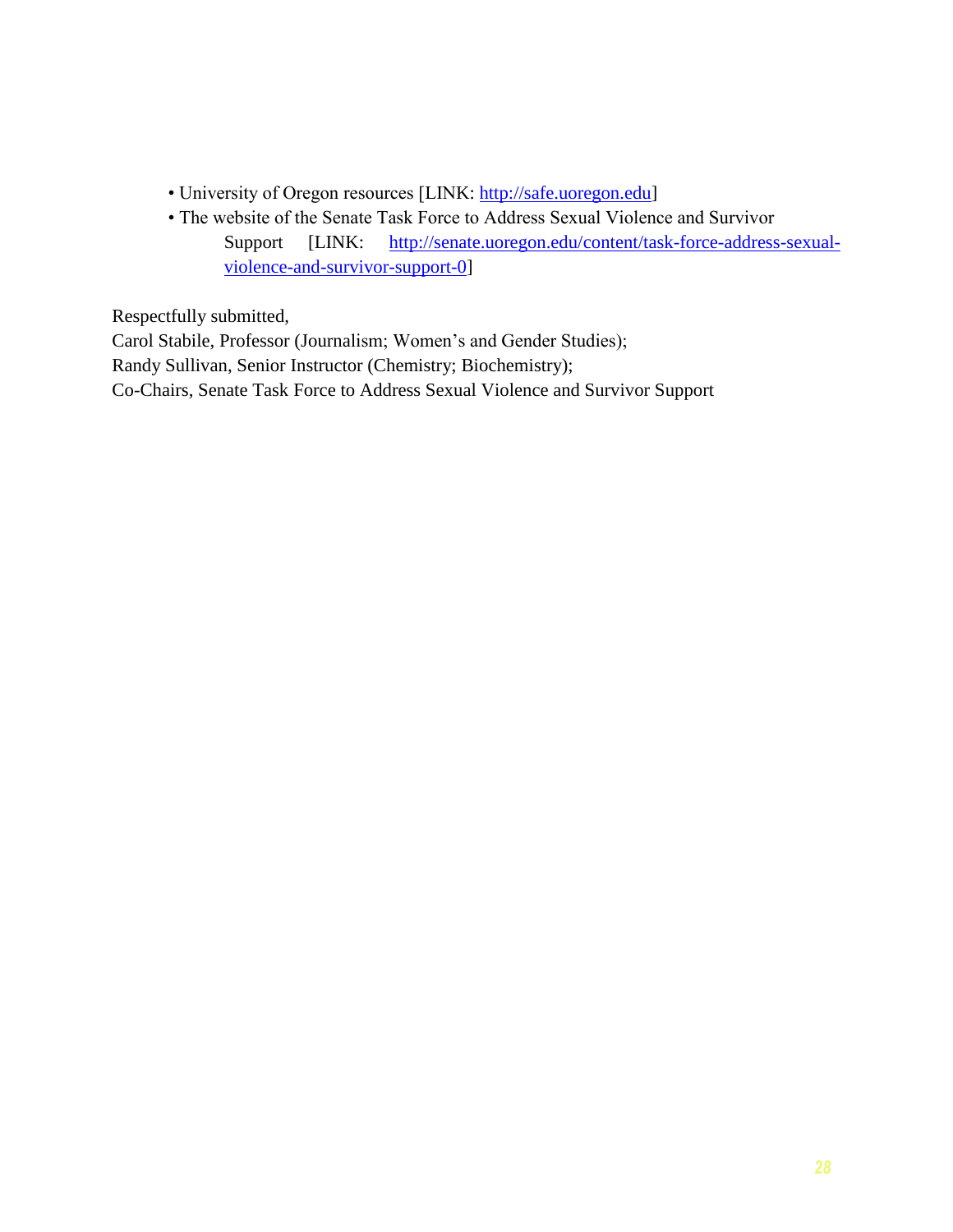**Twenty Students Per Week:** The Final Report of the University Senate Task Force to Address Sexual Violence and Survivor Support

# **Appendix B**

UO Senate Standing Committee on Sexual and Gender Violence

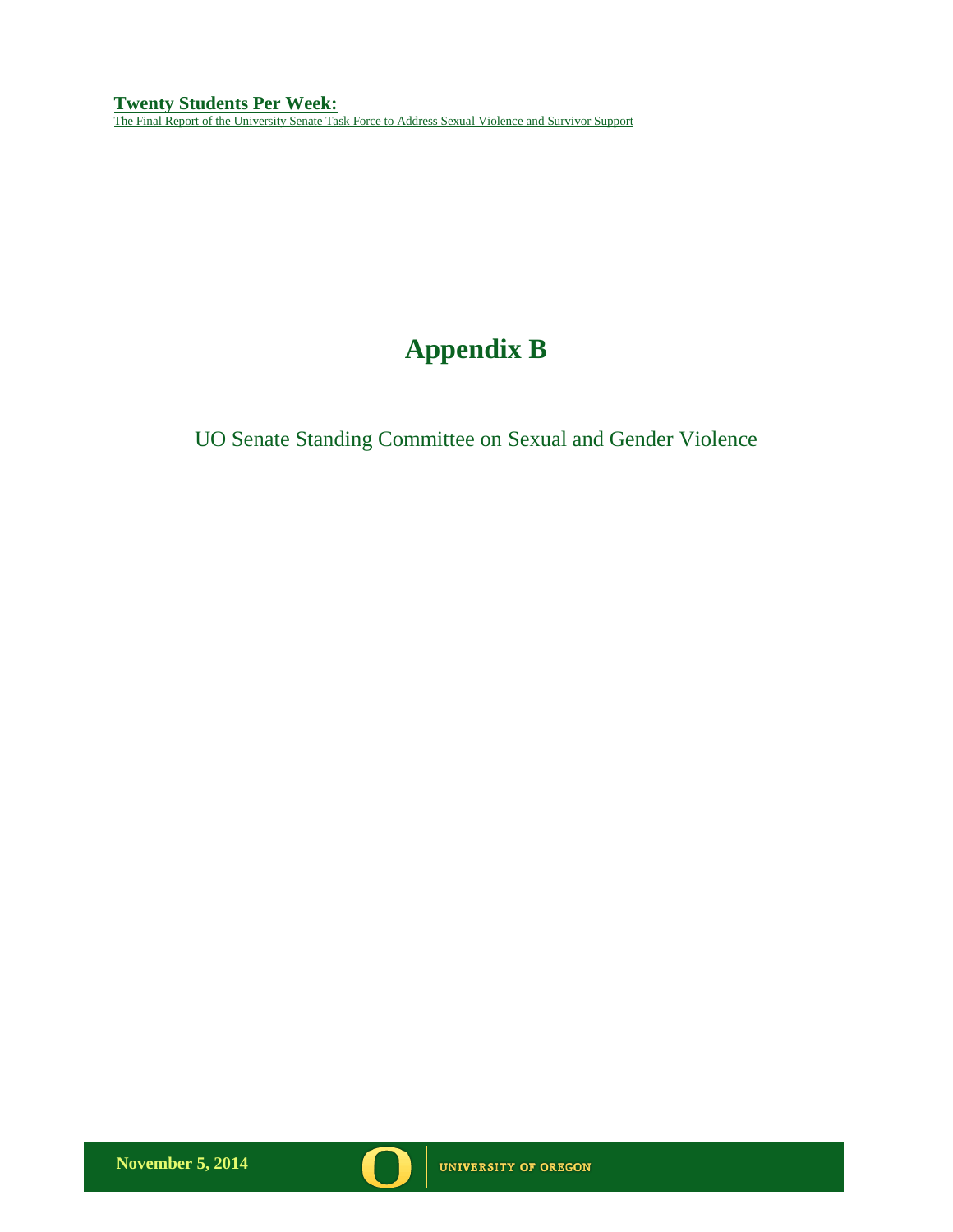# **UO Senate Standing Committee on Sexual and Gender Violence**

#### **Brief Description:**

The Committee to Address Sexual Violence and Survivor Support addresses widespread problems of sexual and gender violence within our community, including how sexual and gender violence intersects with other aspects of community members' identities, including race, sexual orientation, social class, and ability.

#### **Background:**

In May 2014 the university senate, in response to an increasingly urgent and apparent need for an effective and coordinated response to sexual violence in the university community, passed legislation to form a Task Force to Address Sexual Violence and Survivor Support (US 13/14- 52). Section 2.3 of that legislation charged the task force to propose a structure for a standing committee in its report. This committee is the result of that charge.

#### **Charge and Responsibilities:**

The Committee to Address Sexual Violence and Survivor Support shall work with the administration to create and sustain data-driven approaches to the prevention of and our response to sexual and gender violence, to ensure that these efforts are grounded in research and best practices, and to change the culture of our campus so that sexual and gender violence can be eradicated.

This committee is also particularly charged to work with the university administration to implement and maintain the recommendations of the Task Force to Address Sexual Violence and Survivor Support as contained in its reports as approved and amended by the senate for as long as the committee deems those recommendations to be cogent and the measures that they prescribe to be efficacious.

#### **Membership Requirements:**

Membership of the Committee to Address Sexual Violence and Survivor Support will consist of 9 elected faculty members, one each from the Women's and Gender Studies Department, the Ethnic Studies Department, the Psychology Department, the Sociology Department, and the Law School, and four faculty members elected at large; four student members, one appointed by the ASUO president (she may appoint herself), one elected by the Panhellenic Council, one elected by the Interfraternity Council, and one graduate student appointed by the senate president; six ex officio members, the Sexual Violence Response and Support Services Coordinator, the Associate Dean of Students, the Title IX Coordinator, the University Ombudsperson, the Chief Compliance Officer of the Athletic Department, and the Director of Student Conduct and Community Standards; three other members appointed by the senate president, one from the Counseling and Testing Center, one from the Office of Equity and Inclusion, one from UOPD, and one from the university classified staff; and one member elected by the Center to End Sexual Violence.